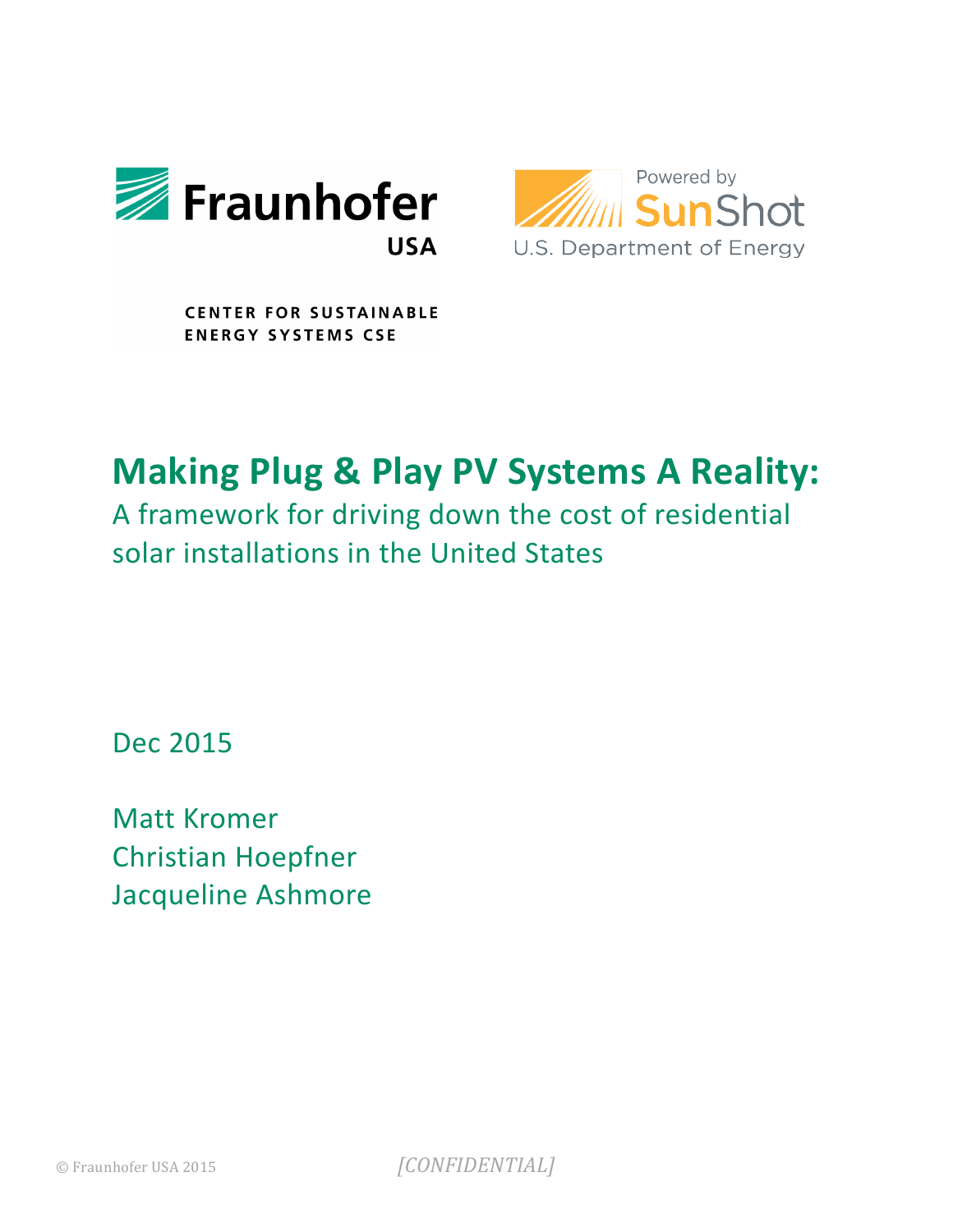

This material is based upon work supported by the Department of Energy under Award Number DE-EE0006035.

*Disclaimer:* This report was prepared as an account of work sponsored by an agency of the United States Government. Neither the United States Government nor any agency thereof, nor any of their employees, makes any warranty, express or implied, or assumes any legal liability or responsibility for the accuracy, completeness, or usefulness of any information, apparatus, product, or process disclosed, or represents that its use would not infringe privately owned rights. Reference herein to any specific commercial product, process, or service by trade name, trademark, manufacturer, or otherwise does not necessarily constitute or imply its endorsement, recommendation, or favoring by the United States Government or any agency thereof. The views and opinions of authors expressed herein do not necessarily state or reflect those of the United States Government or any agency thereof.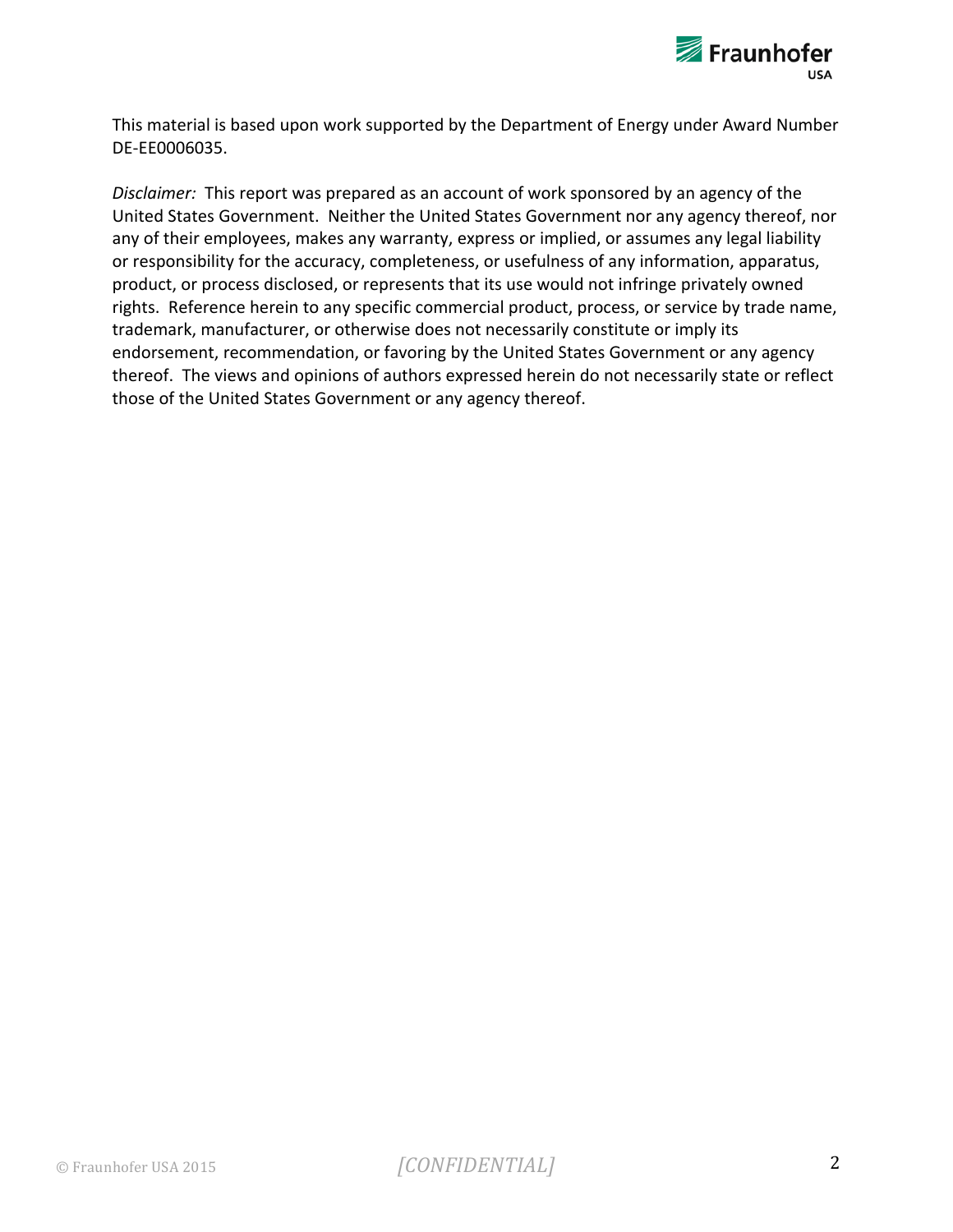# Fraunhofer<br>
<sub>USA</sub>

| 1                 |                                                                                                |  |  |  |
|-------------------|------------------------------------------------------------------------------------------------|--|--|--|
| $\mathbf{2}$      | From Factory to Rooftop: An Electronic Process for Permitting, Inspection, and Interconnecting |  |  |  |
|                   |                                                                                                |  |  |  |
|                   |                                                                                                |  |  |  |
|                   | 3.1                                                                                            |  |  |  |
|                   | $3.2^{\circ}$                                                                                  |  |  |  |
|                   | 3.3                                                                                            |  |  |  |
|                   | 3.4                                                                                            |  |  |  |
| 4                 |                                                                                                |  |  |  |
|                   | 4.1                                                                                            |  |  |  |
|                   | 4.2                                                                                            |  |  |  |
|                   | 4.3                                                                                            |  |  |  |
| 5.                |                                                                                                |  |  |  |
| Appendix A        |                                                                                                |  |  |  |
| <b>Appendix B</b> |                                                                                                |  |  |  |
| <b>Appendix C</b> |                                                                                                |  |  |  |
| <b>Appendix D</b> |                                                                                                |  |  |  |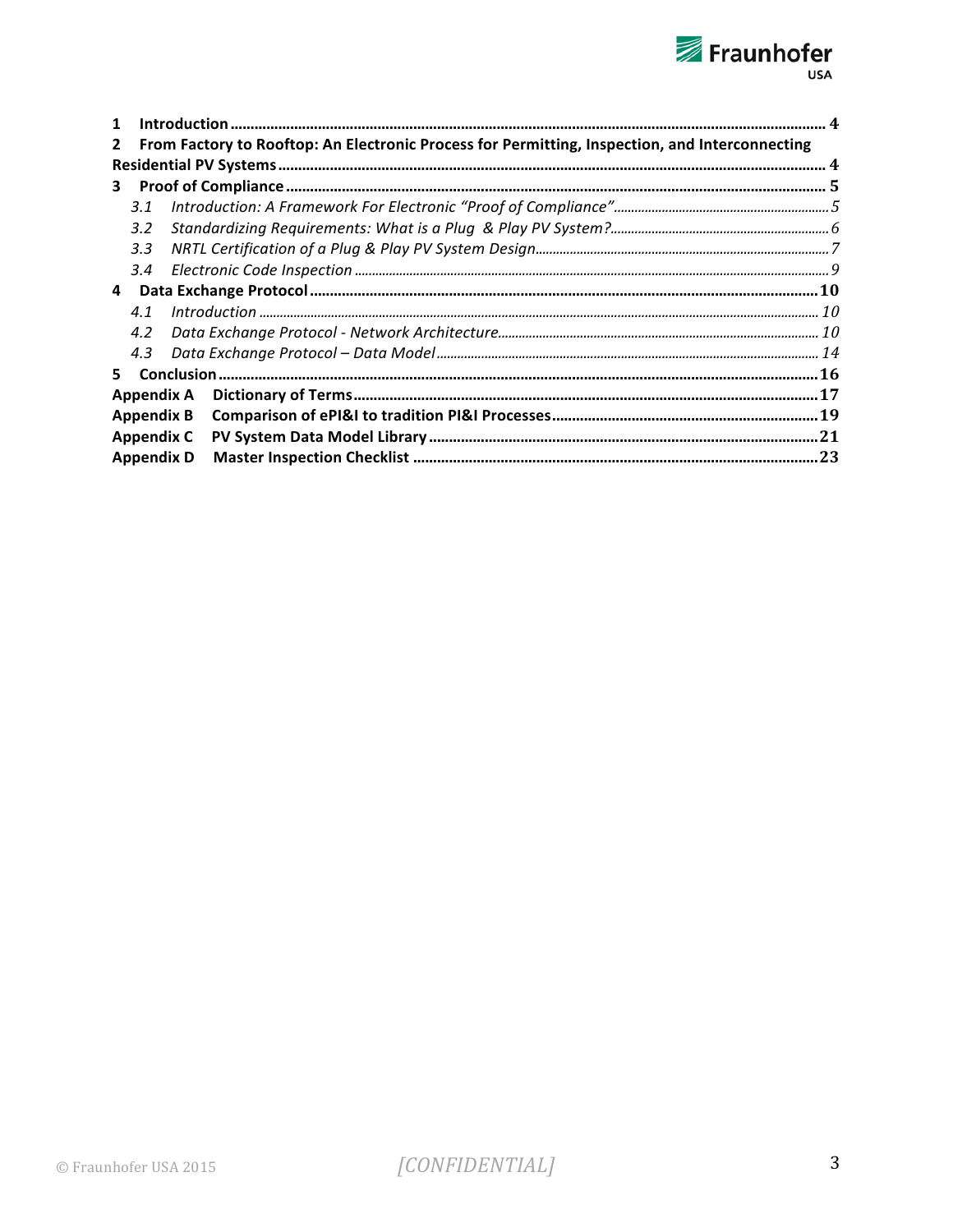

# **1 Introduction**

This white paper describes a framework to enable the broad-based adoption of Plug & Play PV Systems. This Plug & Play PV Framework is built around a standardized set of electronic permitting, inspection and interconnection (PI&I) processes, data exchange protocols, and selftest capabilities that, in combination, can significantly reduce the cost and time associated with the installation and commissioning of residential PV systems. The initial scope of the Plug and Play PV Framework applies to residential, rooftop mounted, grid-connected systems rated up to 10kW AC. The intended audience for this paper is key decision makers within the PV community, such as PV component vendors, jurisdictional authorities, utilities, installers, code inspectors, and policy makers, with a goal of communicating the vision for the Plug & Play PV framework, and generating support for the formation of a collaborative industry alliance focused on realizing this vision.

The body of this paper is organized as follows: Section 2 defines the key elements of the electronic PI&I process that forms the heart of the Plug & Play PV framework, and identifies two critical enablers for scalable deployment of Plug & Play PV Systems  $- (1)$  a means for electronically verifying that a PV System installation is code compliant, and (2) a set of standardized protocols for electronically communicating key information in the PI&I process. The next two sections detail how these two enabling elements are implemented, with Section 3 introducing a Plug & Play PV System Standard that enables electronic proof of compliance, and Section 4 introducing the Plug & Play Data Exchange Protocol.

# **2 From Factory to Rooftop: An Electronic Process for Permitting, Inspection, and Interconnecting Residential PV Systems**

The Plug & Play Electronic Permitting, Inspection, and Interconnection (ePI&I) Process, outlined in Figure 2-1, uses modern data models and electronic information exchanges to address the key shortcomings of traditional PI&I processes – notably cost, delays, uncertainty, and limited scalability. This proposed framework builds on an existing body of work that has been developed in a number of jurisdictions and utilities, most notably in California, to expedite permitting and interconnection applications in several key respects: (1) it is designed to be flexible enough to scale broadly across AHJs and utilities with varying regulatory requirements and acceptance of electronic workflows; (2) it integrates data from all Actors (I.e., AHJs, Utilities, Installers, Manufacturers, Homeowners, etc) within a common framework; (3) it implements electronic self-verification of PV systems (an "electronic code inspection"); and (4) it uses structured data to facilitate communication and integration with client workflow packages. A detailed comparison of a traditional PI&I process to the ePI&I process is included in Appendix B.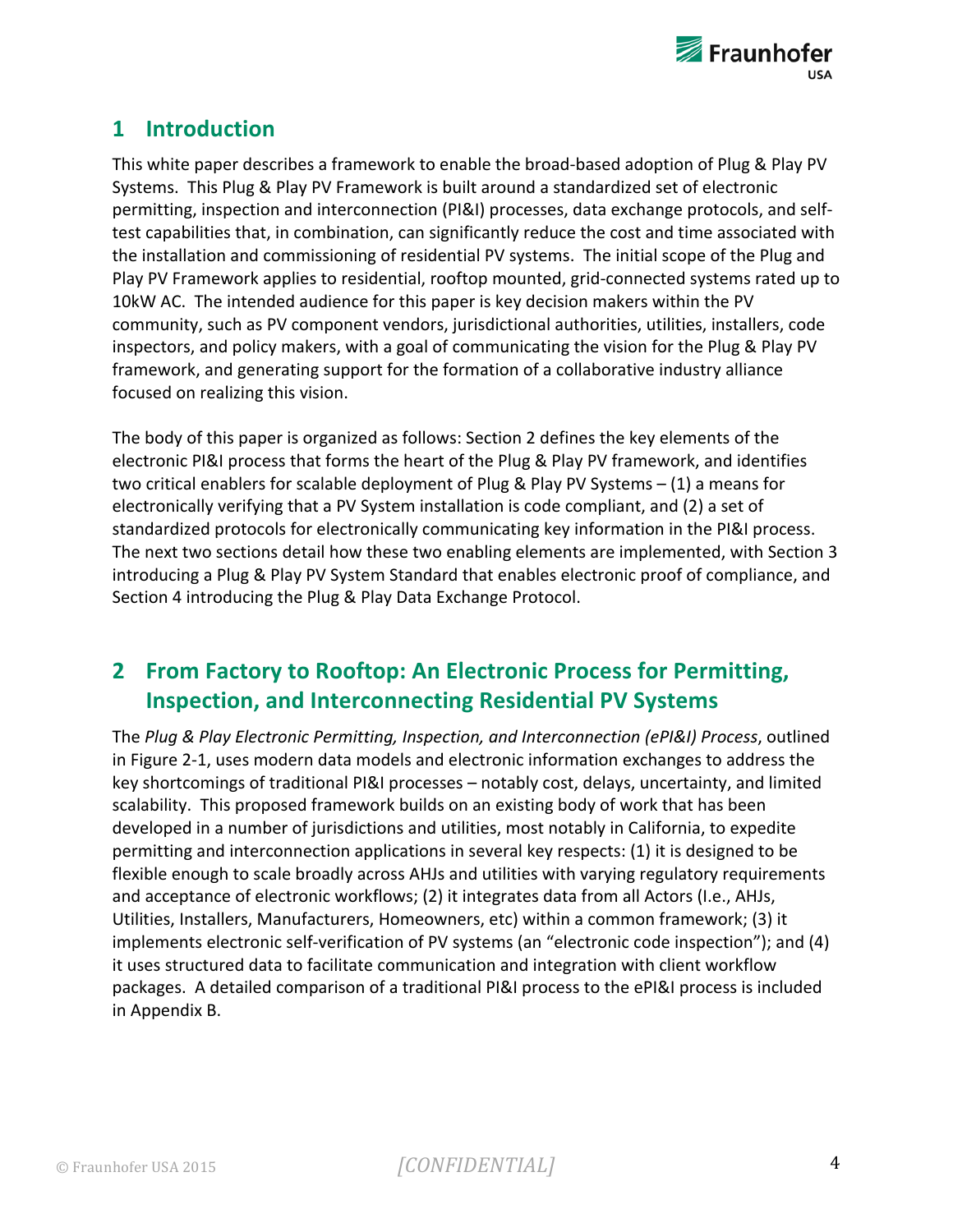



Figure 2-1: The Plug & Play Electronic Permitting, Inspection, and Interconnection (ePI&I) Process

Relative to a traditional PI&I process, as commonly adopted in the US, the ePI&I process is enabled by two key innovations:

- (1) An electronic "proof of compliance" framework: As shown in Figure 2-1, onsite inspection and communication of an installed Plug & Play PV System is executed by a "Plug & Play PV System Controller"  $-$  a supervisory controller that provides an interface between an installed system and the outside world, and that has the ability to conduct an "electronic code inspection". The electronic proof of compliance framework enables a field-installed PV System to conduct such a self-verification, supported by limiting the complexity of Plug & Play PV Systems through pre-defined constraints defined within a Plug & Play System certification standard. This combination of authenticated selfverification coupled with limitations on the complexity of system design and installation enables approval authorities to remotely review and issue approvals. This electronic proof of compliance framework is outlined in Section 3.
- (2) A standardized Data Exchange Protocol. The Data Exchange Protocol defines the actual data content and network infrastructure for transacting data between Actors at each stage in the ePI&I process. It is outlined in detail in Section 4.

# **3** Proof of Compliance

#### **3.1 Introduction: A Framework For Electronic "Proof of Compliance"**

Conceptually, an electronic protocol for assessing code compliance of an installed PV system has two key requirements - the first is that it have the ability to *self-verify* that it complies with applicable code (i.e., it must have the ability to perform an "electronic code inspection"), and the second is that it have the ability to *communicate remotely with the external Approval Authority*, both to provide self-test results, and to secure appropriate approvals prior to energizing.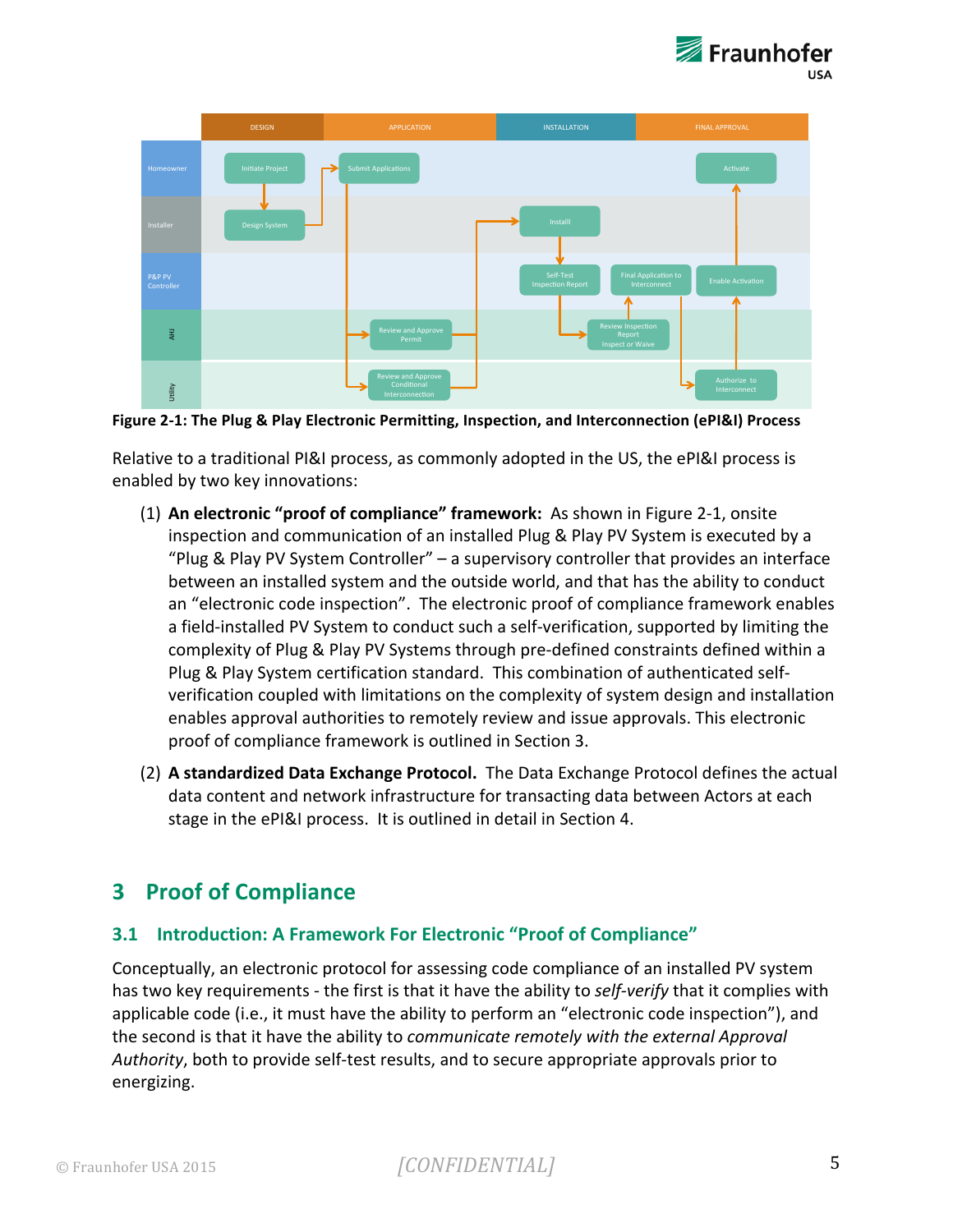

In more concrete terms, these electronic proof of compliance requirements are defined in a Plug and Play PV System Standard, which enables a methodology whereby (1) Plug & Play PV Systems are designed and certified as a system to comply with the Plug & Play PV System Standard – and in particular, to verify that the System can reliably detect and communicate compliance with NEC; and (2) a PV System executes a standardized "electronic code inspection" when first commissioned to verify that the system has been properly assembled and approved by relevant Approval Authorities prior to energizing. This framework for proof of compliance is summarized in Figure 3-1.



**Figure 3-1: A framework for electronic proof of compliance** 

#### **3.2 Standardizing Requirements: What is a Plug & Play PV System?**

The requirements for certifying a PV System as a Plug & Play PV System are defined by the Plug & Play PV System Standard.<sup>1</sup> The Plug & Play PV Standard defines two broad categories of requirements: (1) compliance and verification requirements; and (2) ePI&I integration requirements. Development of these requirements was based on a comprehensive review of the National Electric Code,<sup>2</sup> as well as code inspection and permitting best practices.<sup>3</sup>

**Compliance & Verification Requirements:** The compliance and verification requirements are defined by the *Master Inspection Checklist* – a standardized, comprehensive list of requirements that a Plug & Play PV System must both satisfy *AND* verify that it satisfies prior to energizing. A snapshot of the Master Inspection Checklist is included in Appendix D. The individual requirements within the Master Inspection Checklist reflect a number of considerations, including:

<sup>&</sup>lt;sup>1</sup> Please contact Fraunhofer CSE for a draft of the Plug & Play PV Standard documentation <sup>2</sup> NFPA 70, NEC 2014.

 $3$ For example, the California Solar Permitting Guidebook provides AHJs a standardized framework for expediting the permitting process. We have attempted to leverage these types of initiatives to inform (1) constraints on Plug & Play PV System Design, and (2) standardized information exchanges and review requirements. http://opr.ca.gov/docs/California\_Solar\_Permitting\_Guidebook.pdf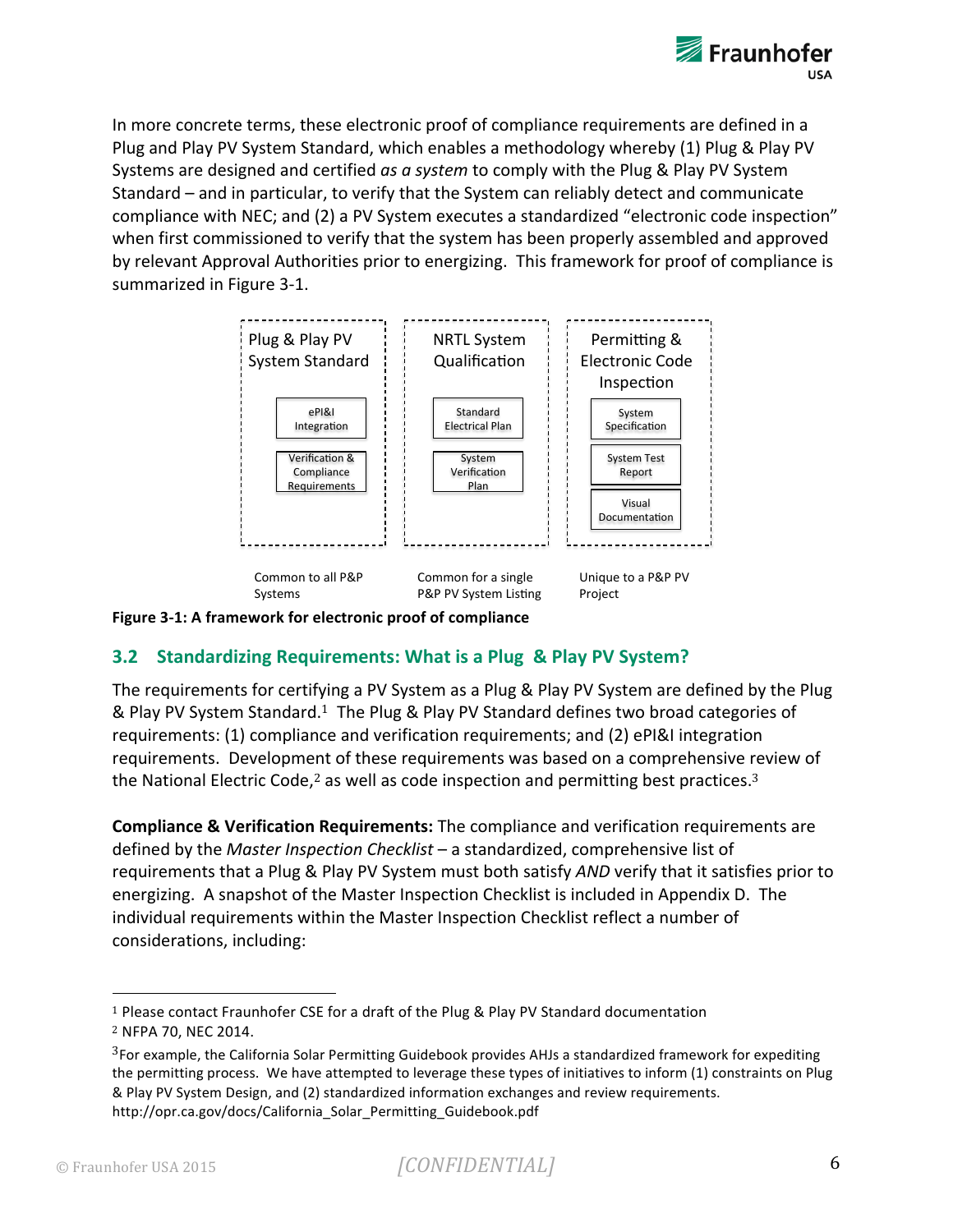

- **EXECOMPLE 12 THEREF COMPLIBER 15 THE MASTER INSPECTION CHECKLIST COMPLIST** Compliance with the NEC: The Master Inspection Checklist of component- and system-level requirements that collectively constitute a sufficient set of conditions for a PV system to be NEC-compliant.
- **Example 1 Limitations on PV System complexity to facilitate Proof of Compliance:** For example, a Plug & Play PV System is expected to use listed connectors to complete all fieldassembled electrical connections within a system, and is limited to a maximum of three strings (for DC-bus/string inverter systems), or three branch circuits (for microinverter systems).
- Constraints on the size and application of Plug & Play PV Systems to residential PV **systems:** The Plug & Play PV Standard is constrained to apply to grid-Interactive PV Systems, rated to less than 10kW AC, with a nominal output voltage of 120/240VAC split-phase, and a maximum DC Voltage rating of 600VDC, as defined in NEC Article 690.
- **Verification of Approved Plans:** The Master Inspection Checklist requires a PV System to verify that its "as-built" configuration matches the "as-designed" configuration specified in the initial Permitting and Interconnection Application Submittals.

**Integration into the Plug & Play ePI&I Process:** The second portion of the Plug & Play PV System Standard defines requirements for how a Plug & Play PV System integrates into the Plug & Play ePI&I process. These requirements include implementation of a Plug & Play PV System Controller<sup>4</sup> that:

- Executes the ePI&I Data Exchange Protocol, discussed in Section 4.
- Performs a standardized commissioning protocol with the rules for how and when a Plug & Play PV System secures approvals and energizes itself. The commissioning protocol is described in detail in Section 3.4.

#### **3.3 NRTL Certification of a Plug & Play PV System Design**

Compliance with the Plug & Play PV System Standard is ensured through a certification testing process for a PV System *as a system* by a Nationally Recognized Test Laboratory (NRTL). From the perspective of the PV system design, qualifying "as a system" requires that a Plug & Play PV system be designed to work only with specific components arranged in a pre-specified set of valid configurations. In addition, it requires the incorporation of a supervisory controller (the Plug & Play PV System Controller) that integrates within the ePI&I process per the requirements of the Plug & Play PV System Standard. These requirements are formalized through the definition of two pieces of documentation, submitted as part of the certification process: a PV System Standard Electrical Plan, and a PV System Verification Plan.

**PV System Standard Electrical Plan:** The PV System Standard Electrical Plan is an annotated description of the electrical system, including a Reference Single Line diagram, that fully specifies the range of valid system configurations for the specific PV System to be certified. The

<sup>&</sup>lt;sup>4</sup> The Plug & Play PV System Controller will typically be implemented as a software stack running on an inverter controller, or monitoring hardware.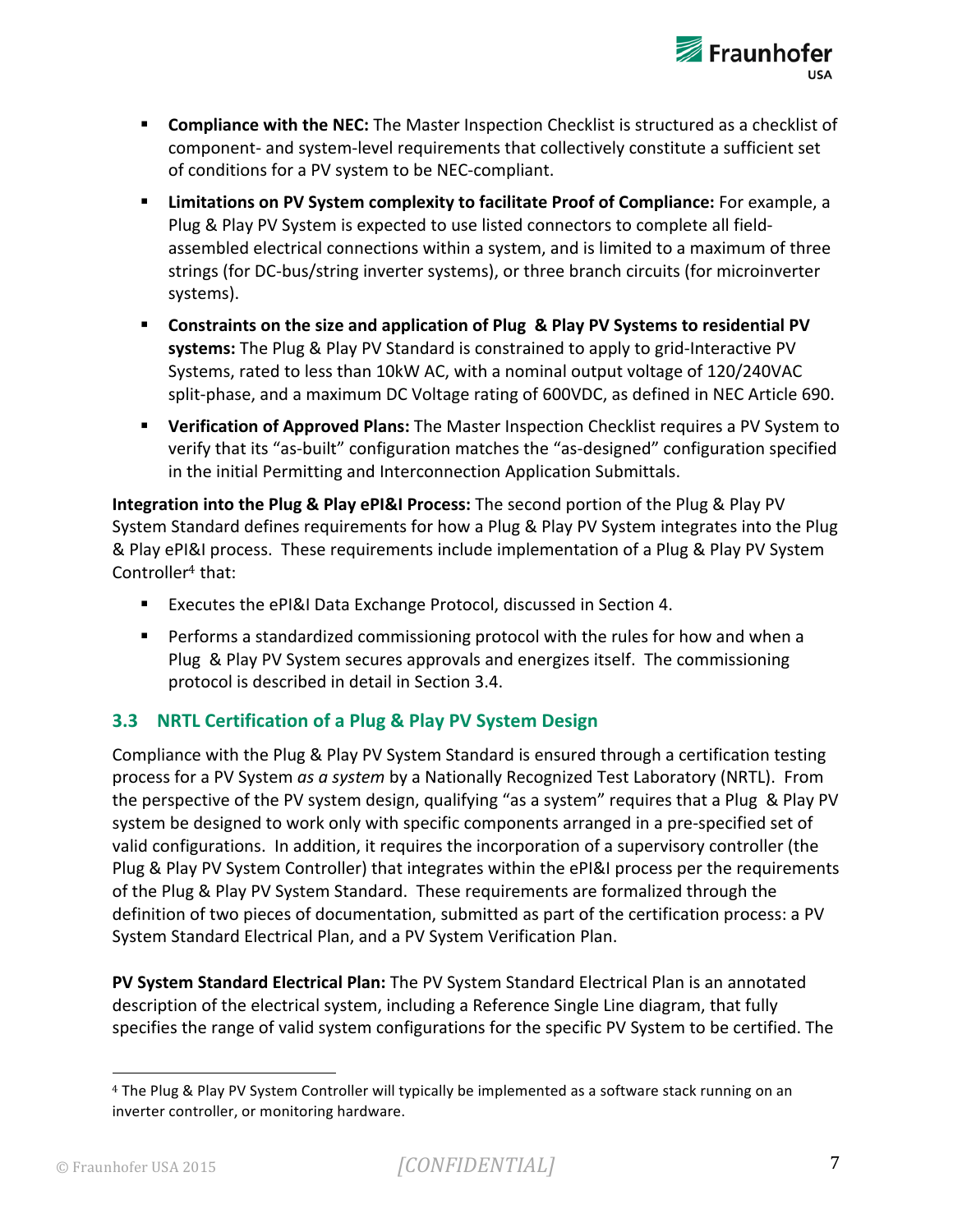

requirements for the Standard Electrical Plan are defined within the Data Exchange Protocol data model. The Standard Electrical Plan is one of several data models that is used to characterize a PV System in a standardized, structured, electronic format. A more detailed description of these PV System data models is included in Appendix C.

**PV System Verification Plan:** The PV System Verification Plan is a system-specific proposal that identifies how each requirement in the Master Inspection Checklist is met and verified. While the Plug & Play PV System Standard does not specify how a requirement is met, three different verification *approaches* are recognized:

- 1. Verification by Design relies on an intrinsic design characteristic of the PV System to ensure that a specified Master Inspection Checklist requirement is satisfied. Verification by design includes, for example, elimination of exposed metal from electrical system components to eliminate the need for equipment grounding conductors, or use of a keyed connector that implies a specific type of cable assembly has been used.
- 2. Verification by Electrical Self-Test relies on an electrical self-test during the commissioning process – i.e., after installation, and prior to submission of an Inspection Submittal Package. *Verification by electrical self-test* includes, for example, mapping of an as-built array to determine that the number of PV modules in a DC string or AC Modules in a branch circuit are within specified limits (e.g., max string voltage or max branch circuit current).
- 3. Verification by Visual Inspection relies on either (i) remotely submitted visual documentation (e.g., photographs) or (ii) onsite inspection to demonstrate compliance.
	- a. A requirement met by remotely submitted visual documentation requires a Plug & Play PV System to provide, as part of its Inspection Submittal package, time and location-stamped photographs to provide evidence that the system has been installed correctly from a mechanical perspective. As a guiding principle, visual documentation is expected primarily to validate factors such as workmanship.
	- b. Depending on the particulars of both the PV System and the AHJ, certain requirements within the Master Inspection Checklist may require verification through onsite inspection<sup>5</sup> – for example, connection to the premises electrical wiring if no standardized method has been used.<sup>6</sup>

Broadly speaking, the NRTL certification process then verifies that the system to be certified meets the following criteria:

- It satisfies the compliance and verification requirements defined by the Master Inspection Checklist
- It is compatible with the ePI&I Data Exchange Protocol

<sup>5</sup> While the ultimate ambition for Plug & Play PV Systems is to eliminate the need for such onsite inspections, substantial simplification of the ePI&I process is achievable by vastly reducing the scope of the onsite  $inspection$  – even if it is not fully eliminated.

 $6$  For additional discussion of premises wiring in general, and the Solar Connection Device (SCD) in particular, refer to the Plug & Play PV Standard.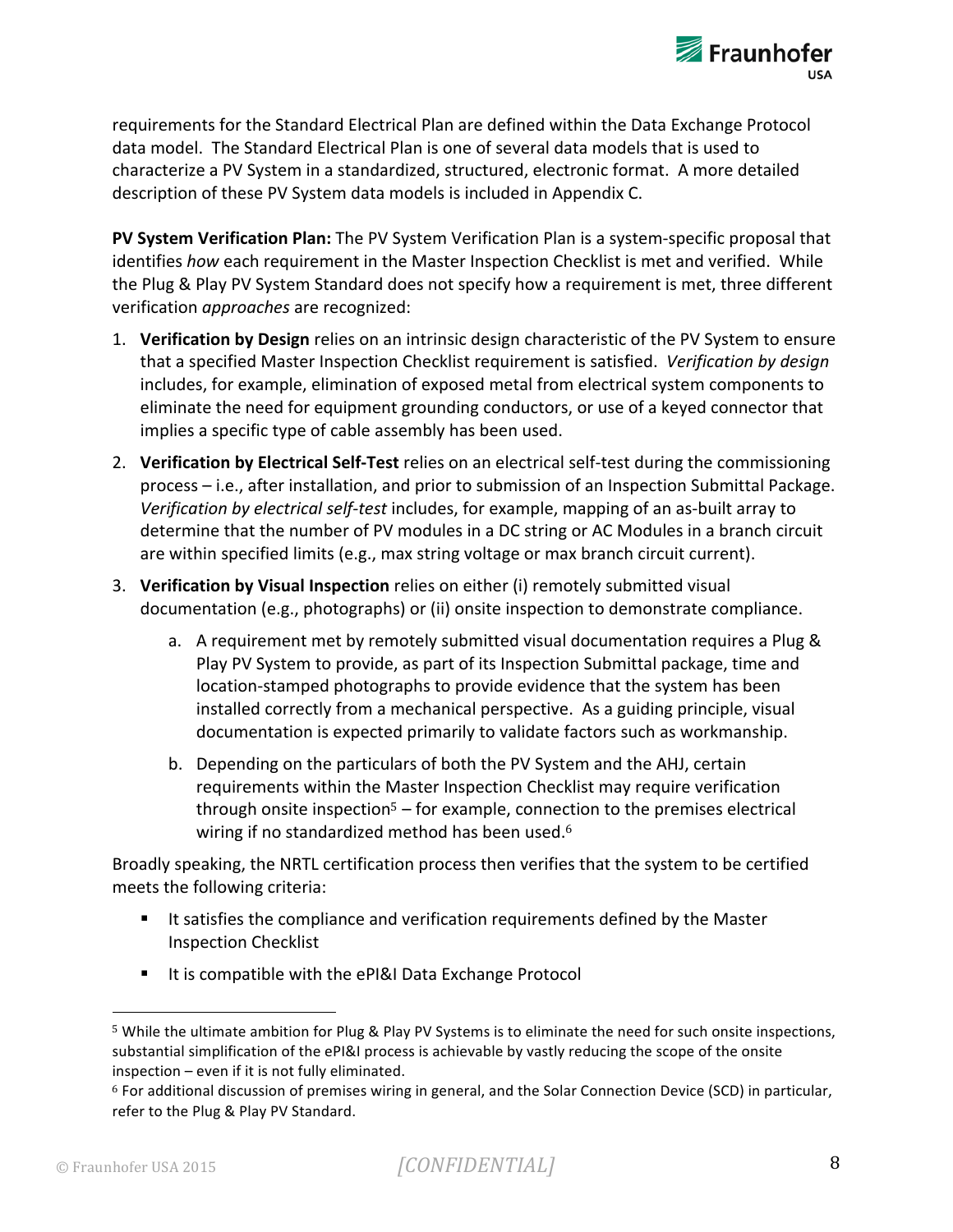

- It implements the commissioning protocol requirements associated with the electronic code inspection process
- As applicable, it is compatible with a qualified Solar Connection Device (SCD) for connection to premises wiring.<sup>6</sup>

The actual qualification test protocol consists of first conducting a comprehensive audit of the design submittals to ascertain consistency and completeness. This is followed by an assessment of a field-installed system to ascertain that the system performs as specified. The field assessment consists of a comprehensive set of experiments to ascertain the system's ability to function properly across the system's full design envelope, and, conversely, to verify that the system does not function if this design envelope is violated.

#### **3.4 Electronic Code Inspection**

The final part of the framework for electronic proof of compliance is the electronic code inspection. The role of the electronic code inspection within this framework is to validate that a Plug & Play PV System has in fact been installed correctly, and to verify that proper approvals are in place prior to energizing.

The first time a Plug & Play PV System starts up, it executes a commissioning protocol that navigates a defined sequence of steps prior to energizing:

- On initial startup, the system enters an idle state in which DC conductors are not energized and the system does not export any power.
- The system begins the commissioning process by connecting with the Plug & Play Server network (discussed in Section 4), which links the installed system to a pending Project submittal (i.e., permitting and interconnection submittal package);
- Following successful registration, the PV System conducts a code-compliance self-test and functional self-test according to the PV System Verification Plan.  $\frac{7}{1}$  As part of the self-test, the PV System may temporarily energize conductors to verify component functionality.
- Following successful completion of the self-test, the results are assembled along with other applicable documentation (e.g., visual documentation) into a Final Submittal Package and routed to the relevant AHJ and Utility.
- When the system receives both its approved Inspection Certificate and Final Approval to Interconnect, it prompts the Installer for permission to energize the system. With the Installer's acknowledgement, the PV System completes the commissioning protocol by energizing and beginning to export power.

 $7$  A "functional self-test" is a system-specific set of tests intended to verify that system components are functioning correctly (e.g., checking that PV module or string voltages are within a defined tolerance). In contrast, the "code compliance self-test" is intended to verify that system components have been installed in a code-compliant fashion.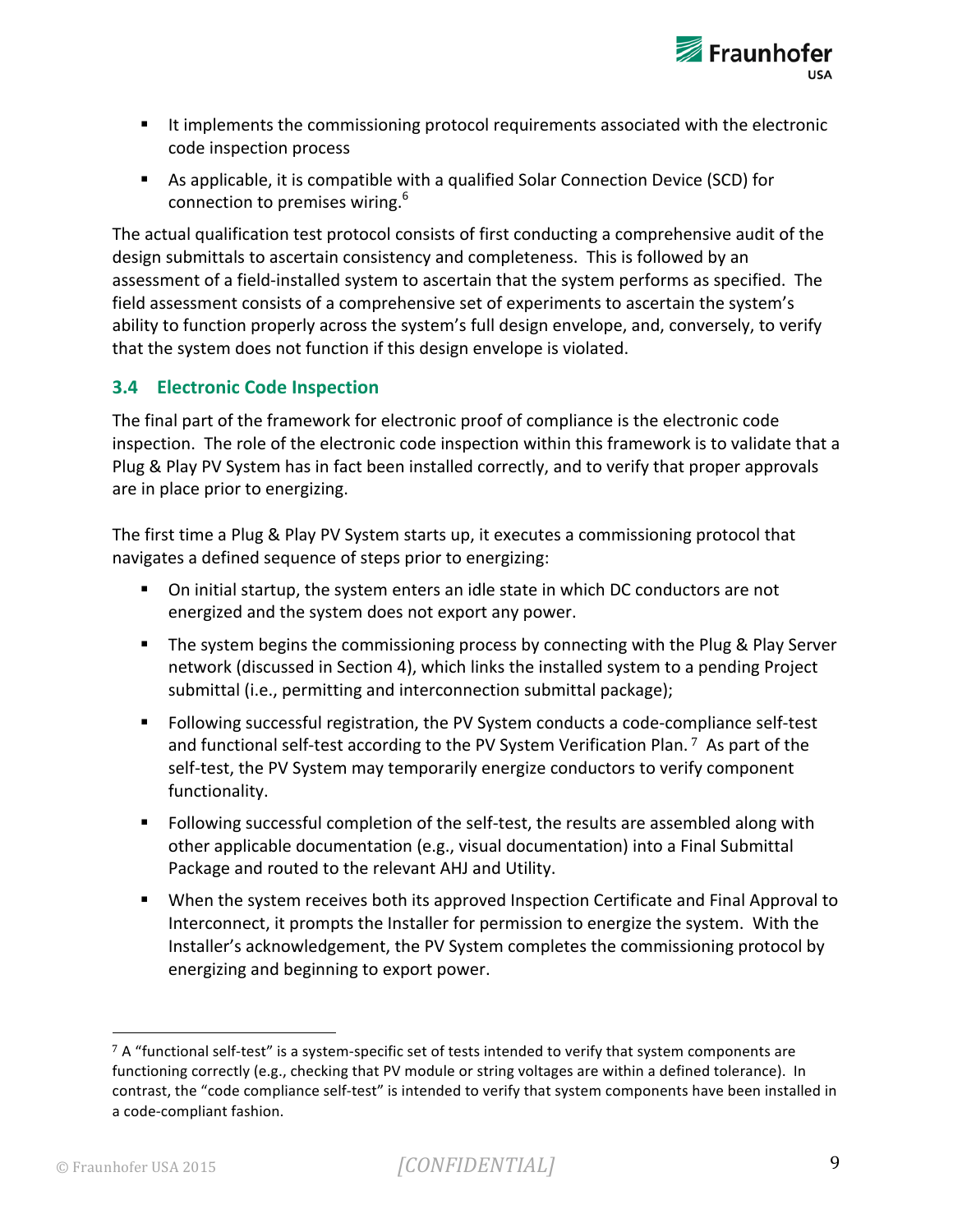Each step in the commissioning process is associated with rules as to whether conductors are energized, and whether the system can export power, as summarized in Table 3-1.

| <b>System State</b>                  | <b>P&amp;P Controller Actions</b>        | <b>ACV</b> | DC V | <b>Pwr Out</b>   |
|--------------------------------------|------------------------------------------|------------|------|------------------|
| <b>Initial Startup</b>               | System registration                      | 240V       | 0V   | 0 <sub>W</sub>   |
| <b>System Registered</b>             | Initiate self-test                       | 240V       | 600V | 0 <sub>W</sub>   |
| <b>Functional Self-Test Complete</b> | Transmit inspection results              | 240V       | 0V   | 0 <sub>W</sub>   |
| <b>Regulatory Approvals Received</b> | Prompt Installer for final<br>activation | 240V       | 0V   | 0 <sub>W</sub>   |
| <b>Installer Approval Received</b>   | Energize system                          | 240V       | 600V | Up to<br>10,000W |

#### **Table 3-1: Commissioning Protocol States**

# **4 Data Exchange Protocol**

#### **4.1 Introduction**

This section outlines the Data Exchange Protocol for exchanging information between Actors within the Plug & Play ePI&I process. The Data Exchange Protocol defines (1) the high-level network architecture used to transmit data between Actors with the purpose of processing an ePI&I Project, and (2) the structure and content of these data exchanges. These two components of the Data Exchange Protocol facilitate widespread adoption of the ePI&I framework by addressing key requirements:

**Integration:** It integrates information exchanges with all relevant stakeholders, including Installers, AHJs, utilities, Homeowners, and certification agencies.

**Completeness:** It is designed to fully capture the suite of information that is commonly required by approval authorities – Utilities and AHJs – and users throughout a Project lifecycle. **Flexibility:** It is robust and configurable enough to capture a range of use cases, including different processes, different types of PV systems, varying levels of integration with electronic workflow tools, and varying requirements regarding scope and presentation of the information. **Security:** It segments and restricts access to sensitive data, and minimizes exposure should a security breach occur.

**Simplicity:** It (1) shields Actors from the complexity of interfacing with multiple Actors and varying requirements; (2) provides transparency to Actors, both with respect to Project status and Project information; (3) clearly communicates requirements for and verifies the completeness of information exchanges; and (4) standardizes, authenticates, and reuses information that is common across Projects, thereby eliminating redundancy.

#### **4.2 Data Exchange Protocol - Network Architecture**

A block diagram of the Data Exchange Protocol network architecture is shown in Figure 4-1. As shown, information exchanges are transacted between Actors using the public internet or VPN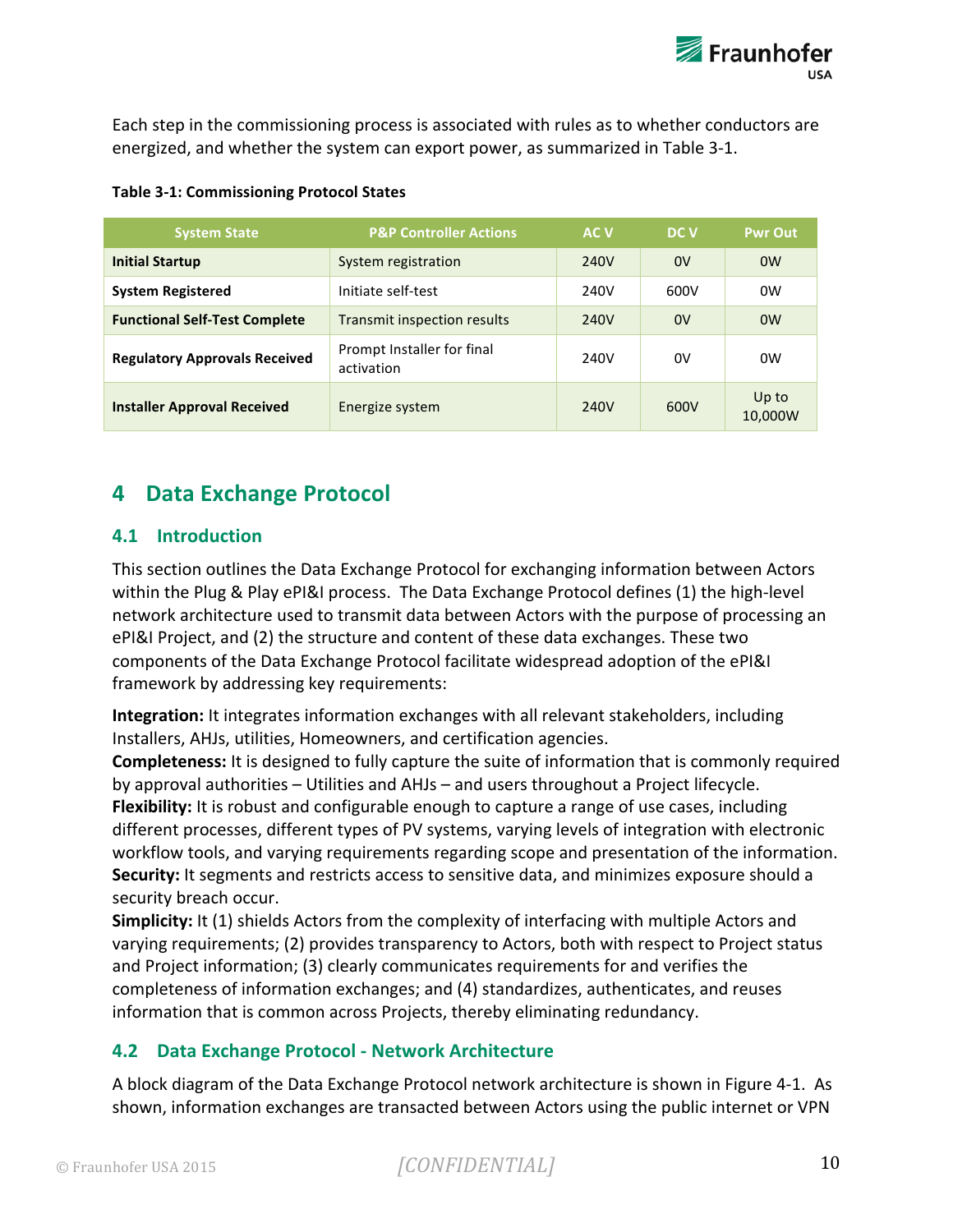

channels with a cloud-based Plug & Play PV Server. The Plug & Play PV Server serves three key functions: (1) It routes information between Actors; (2) It maintains a database of information relevant to the ePI&I process - e.g., Project Information, System Certification information, and user profiles for different Actors; and (3) It implements the security layers required to restrict access to data.



**Figure 4-1: Plug & Play PV Network Infrastructure** 

**Routing of Information:** The Server's routing function serves multiple purposes. First, by centralizing the routing function of the electronic information exchanges, the Plug & Play Server enables each Actor within the Plug & Play eco-system to only interface with a single entity. In so doing, the Server handles the complexity of interfacing between thousands of AHJs, Utilities, and OEMs. For example, an OEM need only design software to interact with Server, which can then serve this information to other Actors according to their particular requirements. Also, a Utility or AHJ user can establish a profile on the server at the time of a Plug & Play PV program rollout that defines the parameters for their specific approval process: i.e., the specific process steps, data requirements, and presentation format.

Another key aspect of this routing function is that the Plug & Play PV Server can interface with Actors in multiple ways:

■ 3<sup>rd</sup>-party software integration: the Data Exchange Protocol and network architecture are designed to readily integrate with utility workflow packages, AHJ workflow packages, PV System supervisory control software, and OEM- or Installer-oriented system design tools through the use of structured, standardized data schemas. $8$ 

<sup>8</sup> The baseline implementation uses a JSON-based schema that follows the REST protocol, but it is configurable to interface with multiple industry-standard protocols.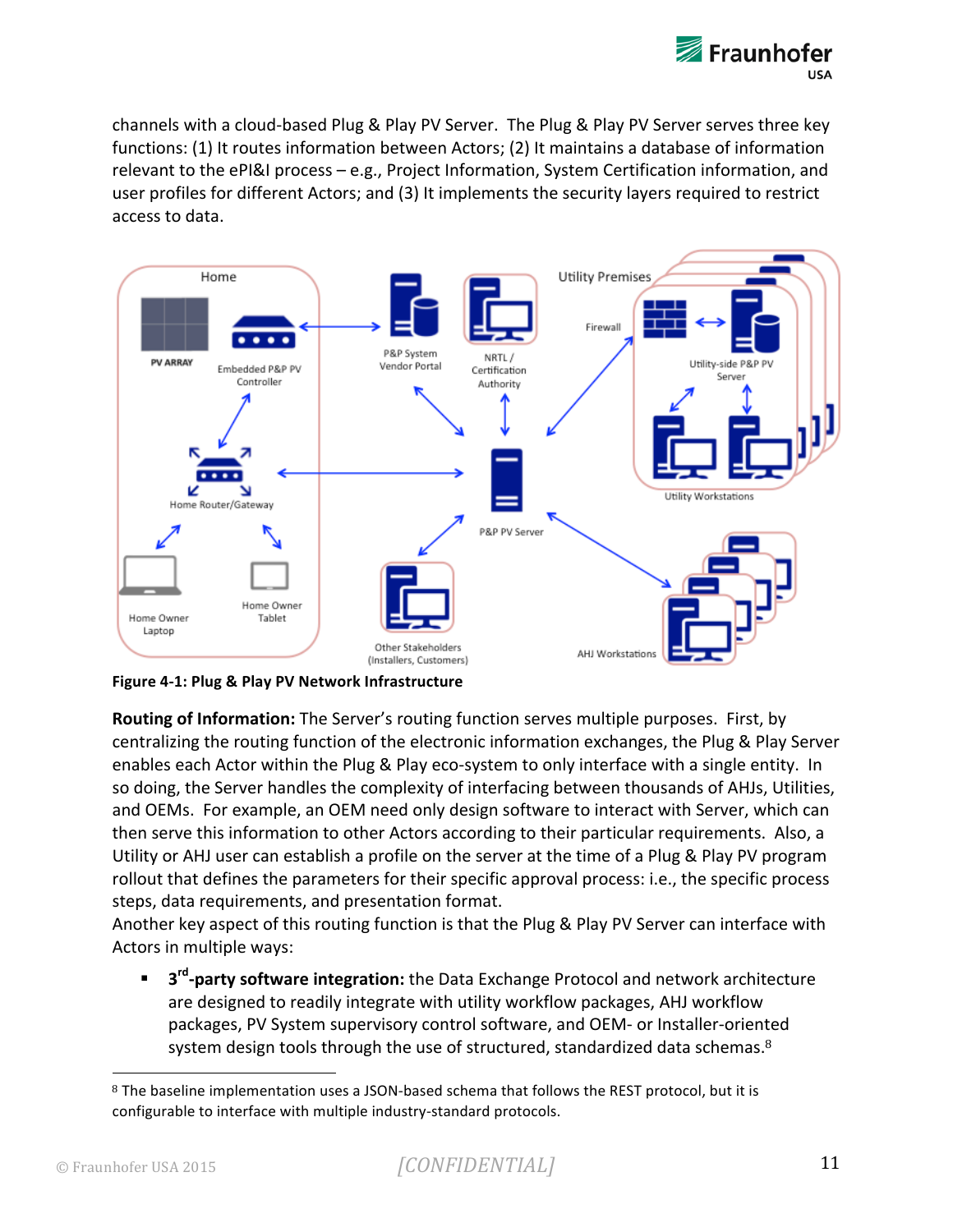

- Web-based interface: the Plug & Play Server offers an interface from which users can retrieve or provide Project information, or create/modify user Profiles. This web-based interface is critical for facilitating adoption with users that do not use  $3^{rd}$  party software. For Utility and AHJ users, this web-based interface is, within certain constraints, configurable.
- **Email-based notifications**: Finally, the Plug & Play PV Server is designed to provide email notifications to keep Actors apprised of changes in Project status.

Finally, the Plug & Play Server provides an initial validation layer between Actors insofar as it: (1) verifies messages validity at the protocol layer; (2) verifies that all required information has been submitted prior to notifying stakeholders; and (3) authenticates credentials of Actors. That said, it should be emphasized that the function of the Server specifically does not extend to validating the content of message payload.<sup>9</sup>

**Plug & Play Data Repository:** The second core function of the Plug & Play PV Server is to maintain a relational database of core information relevant to the Plug & Play ePI&I Process. This core information falls into three broad categories, as shown in Figure 4-2: (1) Project Information  $-$  i.e., information that is specific to Plug & Play PV Installations (either in process or completed); (2) User Profiles  $-$  i.e., account information for specific Actors who are involved in one or more Projects; and  $(3)$  Certification Information – i.e., authenticated information regarding Plug & Play PV System certifications. The database is designed to manage data access permissions by classes of Actors. The motivation for this database structure is that it provides a mechanism for Actors to store and access authenticated information throughout the ePI&I process for a particular Project (i.e., Project information), and to reuse authenticated information that is common across Projects (i.e., Actor profiles and system certification  $information$  – thereby both increasing transparency and simplifying the process.

  $9$  While the Server is designed to have limited ability to check that a submittal meets basic PV System constraints (i.e., "range checks"), validating code compliance is performed primarily by the combination of (1) NRTL certification process; (2) PV System startup tests; and (3) AHJ-review of permitting and inspection submittal packages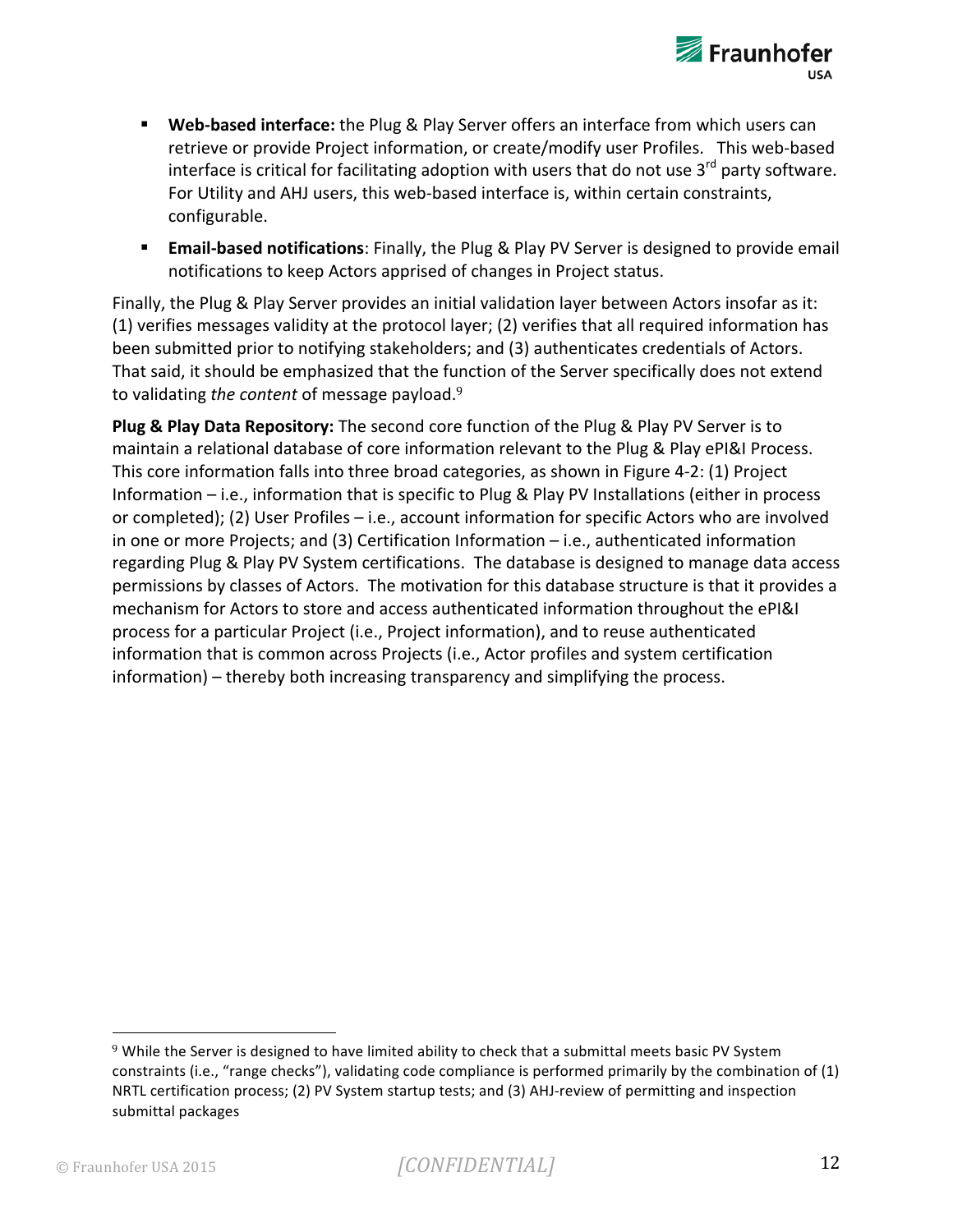



**Figure 4-2: Plug & Play Server database architecture** 

**Security Model:** The third core function of the Plug & Play PV Server is to maintain the integrity of data as it is stored on the Server and transacted between Actors. This security model is implemented using a portfolio of techniques that are designed to (1) minimize the likelihood that a security breach compromises data; and (2) limit the impact of a security breach if data is comprised:

- Secure Transactions: Information is transacted between Actors over the public internet or VPN using industry-standard encryption and authentication protocols to maintain integrity of transactions.
- **Data Restrictions:** Both the database structure and Data Exchange Protocols are designed to restrict access to data only to authenticated users who have authorization and reason to access the data.
- **Limitations on Data Residence:** The Server limits what data is actually stored within its repositories. Because the ePI&I Process extends only through the completion of the installation process, following Interconnection, there is limited need to maintain the full suite of Project data in perpetuity. After AHJs and Utilities have archived the Project information for their internal purposes, sensitive Project information can be purged from the Plug and Play PV Server.
- **Limitations on Data Types**: In addition, the Server explicitly does not maintain a repository of certain types of information such as credit card information or sensitive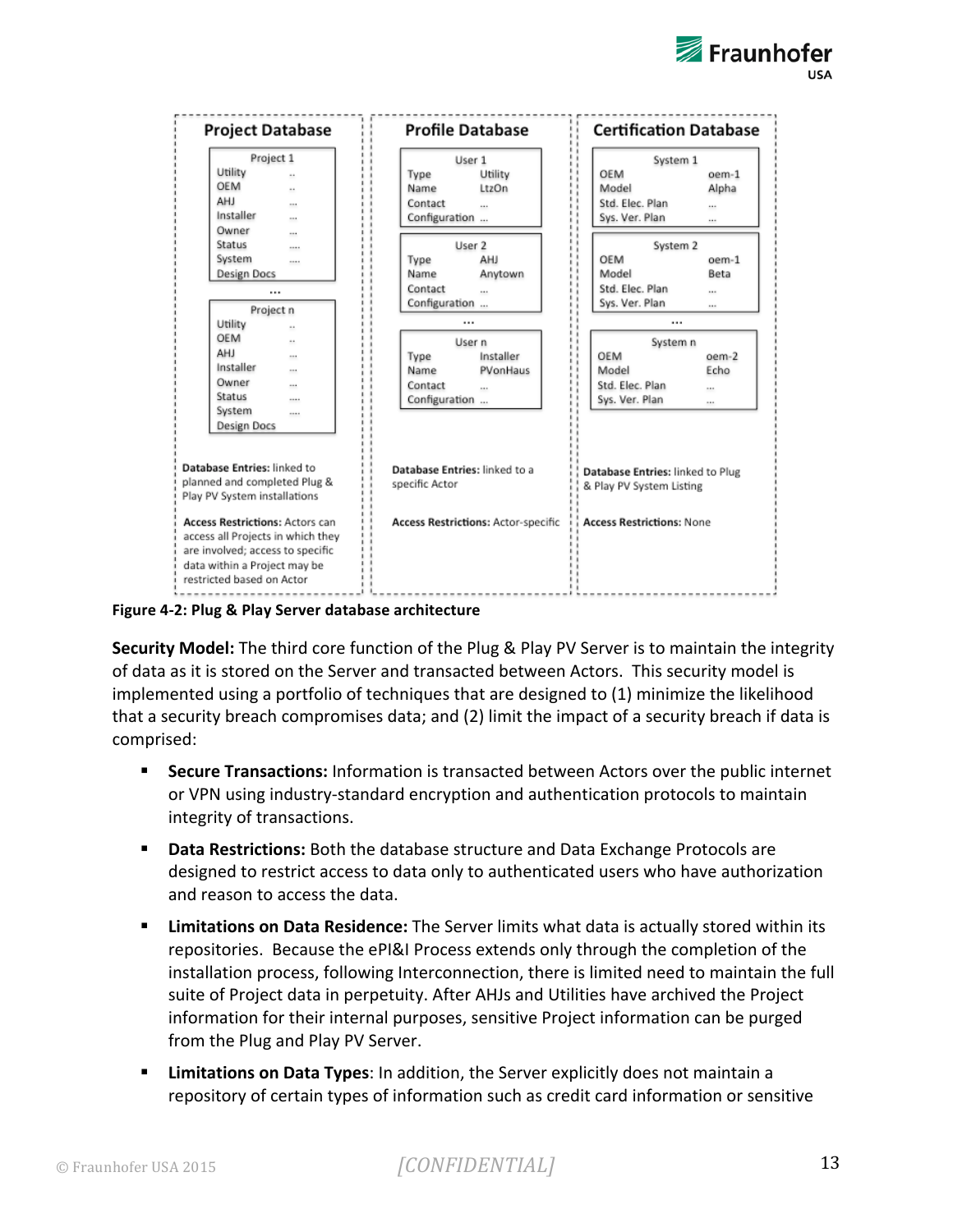

Utility customer data. If access to Utility customer data is required  $-$  e.g., to tie in to billing information or GIS systems - the Utility has the option to replicate Utility-specific Project information on a server behind the Utility firewall.

**Eunctional Restrictions:** Finally, the Plug & Play data transport model in general, and the Plug & Play PV Server in particular, has the ability to interact with (and control) PV Systems in only a very limited sense. In particular, the Data Exchange Protocol incorporates the ability to *authorize a Plug & Play PV System to interconnect* to the power distribution system. It does not, however, have the ability to command a PV System to *disconnect* from the power distribution system; nor can it directly *command a Plug & Play PV System to interconnect.* Interconnection is actuated only by the Installer, not by a remote command from the cloud, and information exchanges with the Server can only be initiated by Actors – not by the Server. These restrictions on the functionality of the transport model limit the scope of a potential cyber-attack.<sup>10</sup>

#### **4.3 Data Exchange Protocol – Data Model**

The Data Exchange Protocol's data model has two key functions – the first is that it links *steps* in the ePI&I process to *specific, pre-defined information exchanges*; the second is that it specifies the *structure and content* of these information exchanges. A representation of the ePI&I process is shown in Figure 4-3. Conceptually, each *step* of the ePI&I process, represented by a rectangular box in Figure 4-3, is associated with an exchange of information between an Actor and the Plug & Play PV Server. <sup>11</sup> Note that this representation of the ePI&I process is, in part, defined in terms of abstract "Approval Steps". The specific set of "Approval Steps" required to receive regulatory approval, as well as the requirements for completing a given Approval Step, is defined by the AHJ and Utiltiy.

Within this framework, a Project lifecycle consists of the following phases:

- **Pre-Project:** Prior to Project creation, it is required that accounts exist for each of the relevant Actors, and that certification information exist for the PV System to be installed. Within certain broad constraints, AHJs and Utilities may configure the requirements for their approvals within the ePI&I process.
- **Project Creation:** A Project is created by linking a specific combination of Actors (i.e., Utility, AHJ, Installer, and Homeowner) together. Project Instantiation creates a unique Project identifier and associated database entry, which is used to track Project status and store Project-specific information. In addition, the combination of AHJ and Utility defines the specific requirements for completing the Project Review phase.
- **Project Review:** The Project Review phase consists of one of more "Approval Steps". An "Approval Step" is a requirement specified by an Approval Authority (i.e., a Utility or an

 $10$  For example, a cyber-attack could theoretically modify the "authorization" status of pending applications, but can not change the status of already commissioned PV systems

 $11$  Notably, with the exception of notification messages indicating a change in status, the Plug & Play Server passively serves or accepts data from Actors; conversely, Actors are responsible for pushing data to the Server, or pulling data from the Server.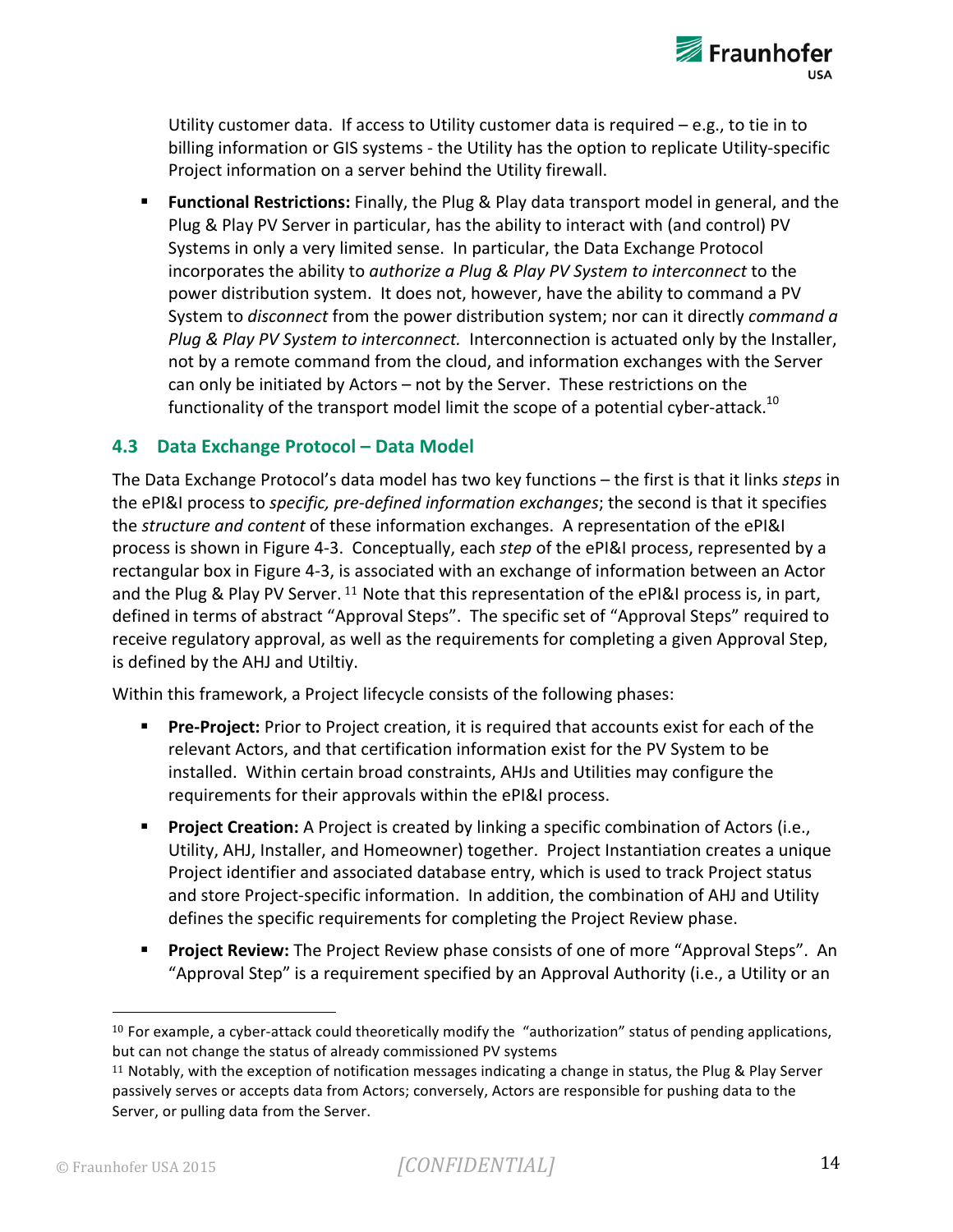

AHJ) that requires formal approval, and acts as a gating item for the ePI&I process.<sup>12</sup> The Project Review Phase is completed when either (1) All applicable Approval Steps have been completed; or (2) The Project is cancelled or an Approval Step is rejected.

**Project Completion:** Following successful completion of Project Review, the Installer completes the interconnection of the PV System and communicates this information to the P&P Server, thereby completing the Project.



Figure 4-3: Generalized Plug & Play PV ePI&I Project Lifecycle

The data *content* of a Project is organized around standardized, logically grouped "Datasets" that contain the information payload of the Data Exchange Protocol,<sup>13</sup> as summarized in Table 4-1. While a Dataset can include both structured and unstructured data, $^{14}$  to the extent possible, information is organized primarily as structured data for a variety of reasons  $-e.g.,$  to facilitate integration with electronic workflow packages, to enable the use of configurable tools

 $12$  Examples of typical Approval Steps include "permitting" and "Inspection" by an AHJ, or "Provisional Approval to Interconnect", and "Final Approval to Interconnect" by a Utility.

<sup>&</sup>lt;sup>13</sup> Typically, the information content of a Dataset is:  $(1)$  generated from a common source;  $(2)$  has a common set of access restrictions (i.e., be consumable by a common set of Actors); and (3) comprises a related set of information. 

<sup>&</sup>lt;sup>14</sup> "Structured data" refers to data that is stored in a standardized, machine-interpretable data schema, e.g., relational database schemas, such as JSON or XML. "Unstructured data" refers to data that is stored as freeform content, such as pdfs, text files, or jpgs.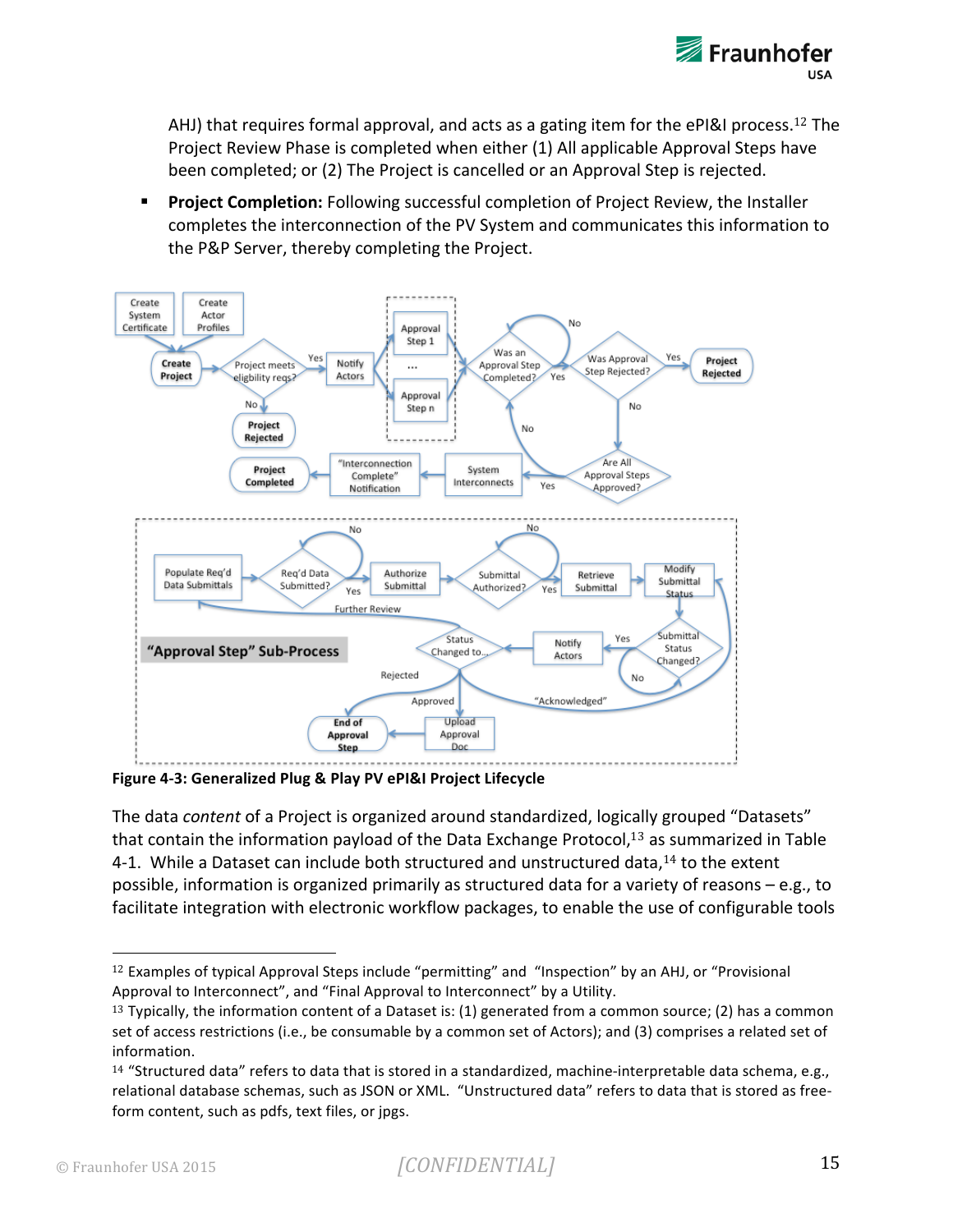

for displaying and manipulating data, and to enable varying degrees of machine-interpretation and validation.

| Category                        | <b>Datasets</b>                                                                                                                                         |
|---------------------------------|---------------------------------------------------------------------------------------------------------------------------------------------------------|
| <b>Project</b>                  | Project ID                                                                                                                                              |
| <b>Actor Profiles</b>           | Installer, Homeowner, Utility, AHJ                                                                                                                      |
| <b>Site Profiles</b>            | Site Address, Premises Electrical, Premises Structural, Utility<br><b>Account Information, Project Details</b>                                          |
| <b>PV System Profile</b>        | Controller ID, Standard Electrical Plan, System Layout, Visual<br>Documentation, Inspection Report                                                      |
|                                 | approval process step #1                                                                                                                                |
|                                 | approval process step #2                                                                                                                                |
| <b>Project Status</b>           | $\cdots$                                                                                                                                                |
|                                 | approval process step #n                                                                                                                                |
| Formal<br><b>Authorizations</b> | Permit, Inspection Certificate, Provisional Approval to Interconnect,<br>Final Approval to Interconnect, eSignatures, Payment information <sup>15</sup> |

| Table 4-1: Data Exchange Protocol - Example Datasets for a typical AHJ/Utility workflow |  |  |
|-----------------------------------------------------------------------------------------|--|--|
|-----------------------------------------------------------------------------------------|--|--|

### **5 Conclusion**

This white paper has provided a broad introduction to the key technical requirements that will enable the deployment and adoption of Plug & Play PV Systems. The core of the Plug & Play framework is an electronic permitting, inspection, and interconnection process that standardizes the communication of project submittals and approvals between key stakeholders. In turn, the ePI&I process is enabled first by a standardized methodology for electrically verifying that PV systems are code compliant, and second, by a Data Exchange Protocol that defines the infrastructure, process, and content for participating in the ePI&I framework. Taken in combination, these elements have the potential to drive down the cost of residential PV by simplifying the uncertainty and cost associated with installing PV systems, while reducing the qualification requirements for PV installations.

<sup>15</sup> Payments for AHJ and Utility fees as required will be processed by the Installer. Proof of payment information will be transmitted as part of the Authorizations.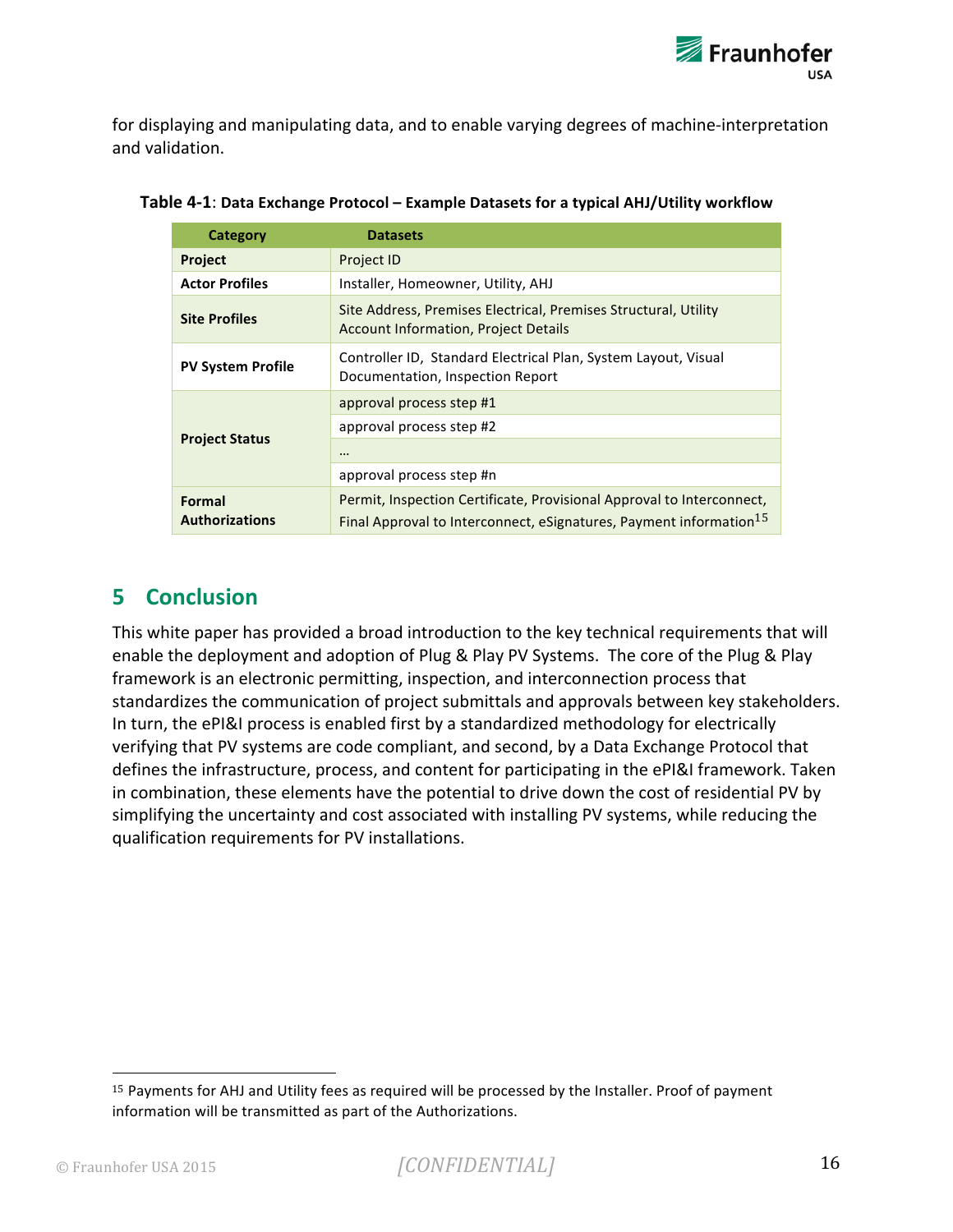

# **Appendix A Dictionary of Terms**

Actors: Participants in the ePI&I process. They include:

- Manufacturer: Manufacturers make system components (e.g., modules, racking, inverter, and electrical balance of system) that, when assembled, comprise a PV system
- **NRTL:** Nationally recognized test laboratories, or NRTLs, acts as a certification authority to provide validation testing of components or systems supplied by Manufacturers against nationally recognized standards
- **Installers** The entity responsible for installing a PV system, including managing the PI&I process, designing the system, sourcing components, and performing onsite installation. The Installer is typically a trained, licensed,  $3<sup>rd</sup>$  party contractor, but also may be the same entity as the Homeowner.
- **AHJ:** The Authority Having Jurisdiction (AHJ) is the Approval Authority responsible for reviewing and approving PV systems for safety and code compliance, typically through the permitting review and code inspection processes.
- **Utility:** The Approval Authority responsible for reviewing and approving PV Systems interconnection requests to ensure compliance with Utility business and operational requirements.
- Homeowner: The entity who owns the premises at which the planned PV system is to be installed.
- **Plug & Play System Supplier:** A supplier of a complete, NRTL-certified Plug & Play PV System
- **Plug & Play PV System Controller:** A supervisory controller that provides an interface between an installed Plug & Play PV system and the outside world, and that has the ability to conduct an "electronic code inspection" in compliance with the Plug & Play PV System Standard.

Approval Authority: An entity, such as a Utility or AHJ, that plays a formal, legal role in approving a rooftop PV system for interconnection.

**Approval Step:** A requirement specified by an Approval Authority that requires formal approval, and acts as a gating item for the ePI&I process.

**Datasets:** standardized data schemas of structured or unstructured data that contain the information payload of the Data Exchange Protocol. Typically, information content within a Dataset is: (1) generated from a common source; (2) has a common set of access restrictions (i.e., be consumable by a common set of Actors); and (3) comprises a related set of information. **Data Exchange Protocol:** The data standard for transacting information exchanges between Actors in the ePI&I process. It defines both the data transport architecture used to transmit data between Actors with the purpose of processing an ePI&I Project, and the structure and content of these data exchanges.

**Master Inspection Checklist:** A standardized, comprehensive list of requirements that a Plug & Play PV System must both satisfy *AND* verify that it satisfies prior to energizing.

**Plug & Play PV Server:** The central, cloud-based server that (1) routes information between Actors; (2) maintains a database of information relevant to the ePI&I process; and (3) manages security and access restrictions.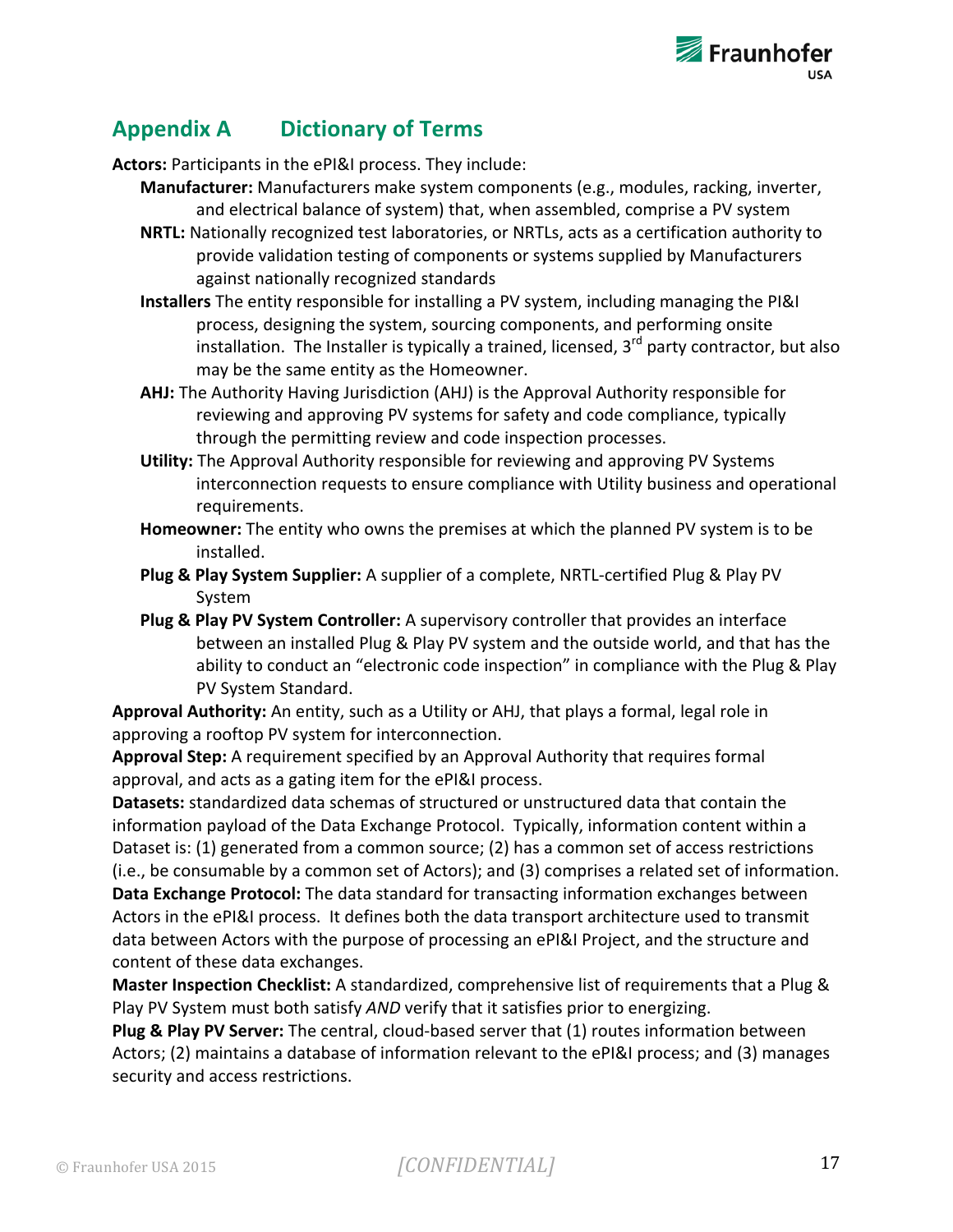

**Plug & Play PV Project:** A proposed installation of a Plug & Play PV System. A Project is initiated when an Installer first registers a new proposed system with the Plug & Play Server, and is completed when the Project is interconnected or cancelled.

**Plug & Play PV System:** A PV System that has been NRTL-qualified as complying with the Plug & Play PV System Standard.

**Plug & Play PV System Standard:** The standard that defines the requirements for certifying a PV System as a Plug & Play PV System. It consists of requirements for (1) self-verifying that an installed PV system complies with applicable code, and (2) integration within the Plug & Play ePI&I process.

**PV System Verification Plan:** A system-specific proposal, submitted during the system certification process, that identifies *how* each requirement in the Master Inspection Checklist is met and verified by the system under test.

PV System Standard Electrical Plan: An annotated description of the electrical system that fully specifies the range of valid system configurations for a PV System under test for certification as a Plug & Play PV System. It consists of a Reference Single Line Diagram and a system specification dataset.

**Reference Single Line Diagram:** A single line diagram template that defines the PV System topology. It characterizes the PV System as an assembly of functional blocks that connect together in a specific way, thereby constraining the design envelope of the PV System to within pre-defined constraints.

**Solar Connection Device:** A standardized, pre-installed solar-ready connector receptacle that connects to the premises electrical wiring to enable a connectorized interface between a PV system and the premises wiring. SCD requirements are specified as part of the Plug & Play Standards portfolio.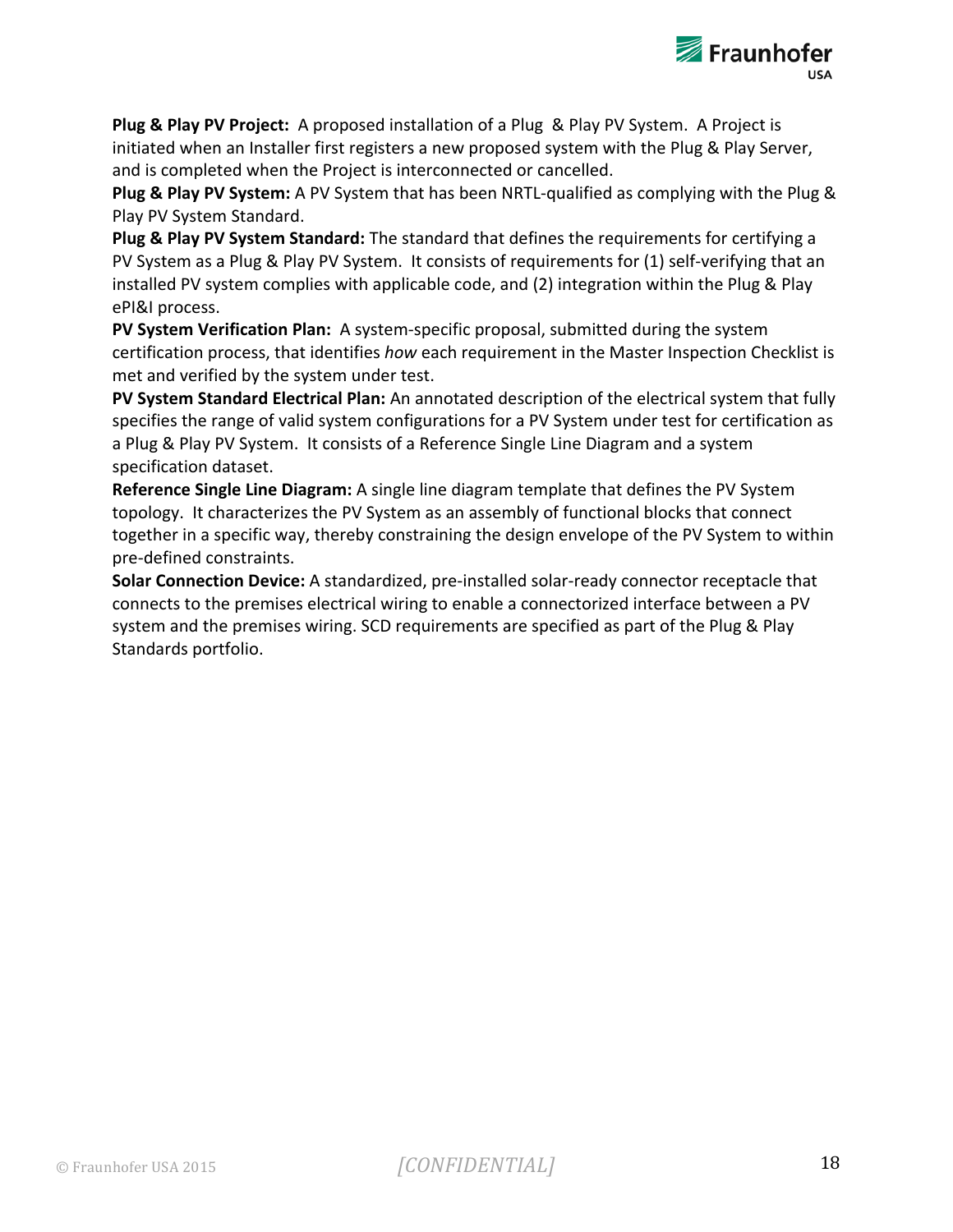

# Appendix B Comparison of ePI&I to tradition PI&I Processes

| <b>Process Step</b>               | <b>Change Relative to Current State of the Art PI&amp;I Process</b>                                                                                                                                                                                                                                                                            |  |
|-----------------------------------|------------------------------------------------------------------------------------------------------------------------------------------------------------------------------------------------------------------------------------------------------------------------------------------------------------------------------------------------|--|
| <b>Listing of Components</b>      | No Change                                                                                                                                                                                                                                                                                                                                      |  |
| <b>Certification of PV System</b> | New process step to verify a Plug & Play PV System meets electronic Proof<br>of Compliance and electronic data exchange requirements                                                                                                                                                                                                           |  |
| Permitting                        | Submittal package presented electronically; Permit issued electronically to<br>Plug & Play Controller                                                                                                                                                                                                                                          |  |
| Interconnection<br>Application    | Application presented electronically; Provisional Approval to Interconnect<br>issued electronically to Plug & Play Controller                                                                                                                                                                                                                  |  |
| <b>Electrical Inspection</b>      | Proof of Compliance assessed electronically by the Plug & Play Controller<br>as part of a standardized electronic system commissioning protocol;<br>Inspection Submittal package assembled and presented electronically to<br>the AHJ by the Plug & Play Controller; Inspection Certificate issued<br>electronically to Plug & Play Controller |  |
| Interconnection                   | Final Interconnection Request assembled and presented electronically by<br>the Plug & Play Controller to the Utility; Final Approval to Interconnect<br>issued electronically to Plug & Play Controller; Final Interconnection<br>actuated by Plug & Play Controller after authorization from Installer                                        |  |

Table B-1: Differences between a typical traditional PI&I and ePI&I process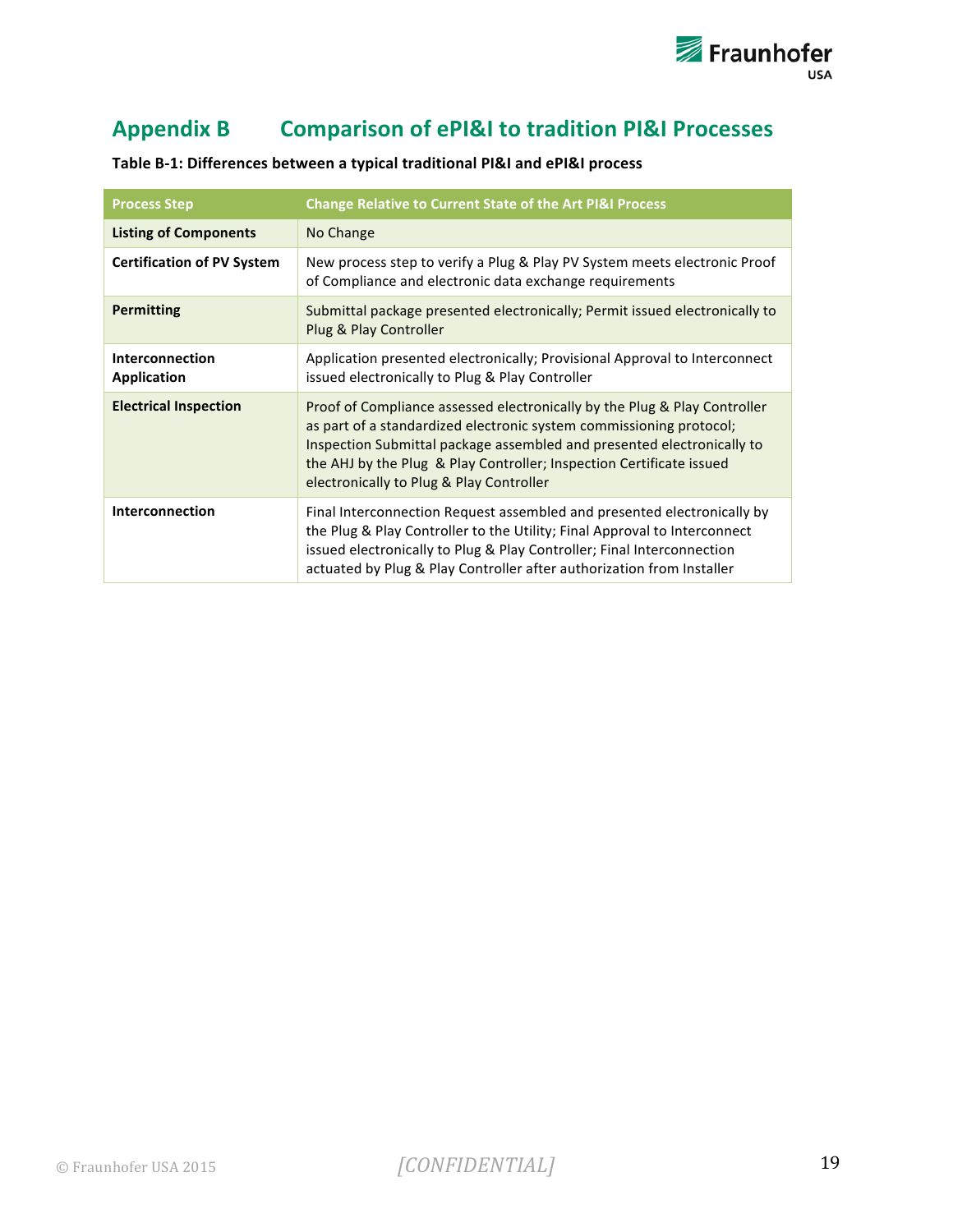| <b>Actor</b>                       | Role, State of the Art PI&I<br><b>Process</b>                                                                                                                                                                                                                                                                    | <b>Role ePI&amp;I Process</b>                                                                                                                                                                                                                                                                                                                                                                                                   |  |
|------------------------------------|------------------------------------------------------------------------------------------------------------------------------------------------------------------------------------------------------------------------------------------------------------------------------------------------------------------|---------------------------------------------------------------------------------------------------------------------------------------------------------------------------------------------------------------------------------------------------------------------------------------------------------------------------------------------------------------------------------------------------------------------------------|--|
| <b>OEM</b>                         | Presents: components to an NRTL for certification, receives component<br>certification                                                                                                                                                                                                                           |                                                                                                                                                                                                                                                                                                                                                                                                                                 |  |
| Plug & Play System<br>Manufacturer | n/a                                                                                                                                                                                                                                                                                                              | Presents: Plug & Play PV System to an NRTL for<br>certification, receives: Plug & Play product<br>certification.                                                                                                                                                                                                                                                                                                                |  |
| <b>NRTL</b>                        | Performs product certification                                                                                                                                                                                                                                                                                   | Performs product and Plug & Play PV System<br>certification                                                                                                                                                                                                                                                                                                                                                                     |  |
| <b>Installer</b>                   | Presents: permitting submittal<br>to AHJ and interconnection<br>application to Utility<br>Requests: Inspection Certificate<br>from AHJ<br>Receives: permit from AHJ,<br>Provisional Approval to<br><b>Interconnect and Final</b><br>Approval to Interconnect from<br>Utility, Inspection Certificate<br>from AHJ | Presents: permitting submittal to AHJ, presents<br>Interconnection Application to Utility,<br>Receives: permit from AHJ, Provisional Approval<br>to Interconnect from Utility,<br>Authorizes: Plug & Play Controller to present<br>Inspection Submittal, to present Final<br>Interconnection Request, and to Interconnect<br>PV System                                                                                          |  |
| <b>AHJ</b>                         | Receives: Permitting submittal and Inspection submittal packages<br>Assesses: compliance of PV system with applicable Code                                                                                                                                                                                       | Issues: electrical permits, building permits (as needed), and Inspection Certificates                                                                                                                                                                                                                                                                                                                                           |  |
| <b>Utility</b>                     | Issues: Provisional and Final Approvals to Interconnect                                                                                                                                                                                                                                                          | Receives: Interconnection Application, Final Interconnection request,<br>Assesses: Compliance with Utility operations and business practices                                                                                                                                                                                                                                                                                    |  |
| Homeowner                          | Request                                                                                                                                                                                                                                                                                                          | Provides legal authorization to the Installer to submit Permitting Submittal,<br>Interconnection Application, Inspection Submittal, and Final Interconnection                                                                                                                                                                                                                                                                   |  |
| <b>Plug &amp; Play Controller</b>  | n/a                                                                                                                                                                                                                                                                                                              | Receives: Permits from AHJ and Provisional<br>Approval to Interconnect from Utility<br>Presents: Inspection submittal to AHJ, Presents<br>Final Request to Interconnect to Utility<br>Receives: authorization from Installer to present<br>Inspection Submittal, to present Final Request to<br>Interconnect, and to Interconnect PV System,<br>Inspection Certificate from AHJ, Final Approval<br>to Interconnect from Utility |  |

#### Table B-2: Description of the Roles of all Actors involved in PI&I processes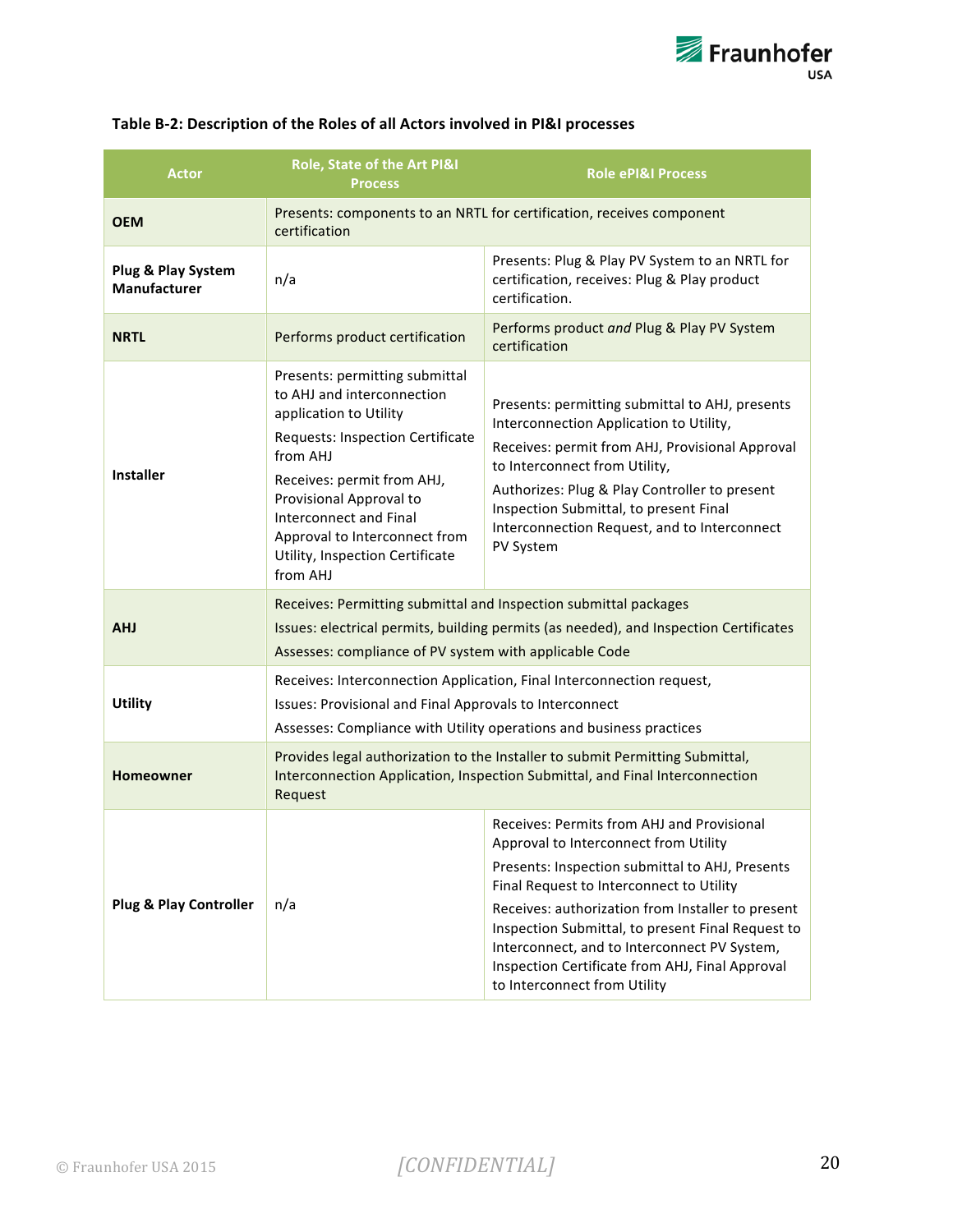# **Appendix C PV System Data Model Library**

The purpose of the PV System data models is to provide a structured, standardized format for communicating information (such as would typically be included on a single line diagram and code inspection results/documentation of the "as built" PV system), while maintaining sufficient flexibility to communicate the full range of system design and configurations for residential PV systems.

A PV System is represented electronically by several different sets of structured data  $-$  a System Specification Dataset, a Self-Test Dataset, and a Visual Documentation Dataset – whose structure is defined by, and maps to, a Reference Single Line Diagram that is uniquely specified for a PV System during the certification process.





The Reference Single Line Diagram is an electrical representation of the PV system that defines the system topology. It characterizes the PV System as an assembly of functional blocks that connect together in a specific way, thereby constraining the design envelope of the PV System to within pre-defined constraints. An example is shown in Figure C-1. Each functional block corresponds to a specific instance of one of a pre-defined set of standard PV System component data types (Table C-1).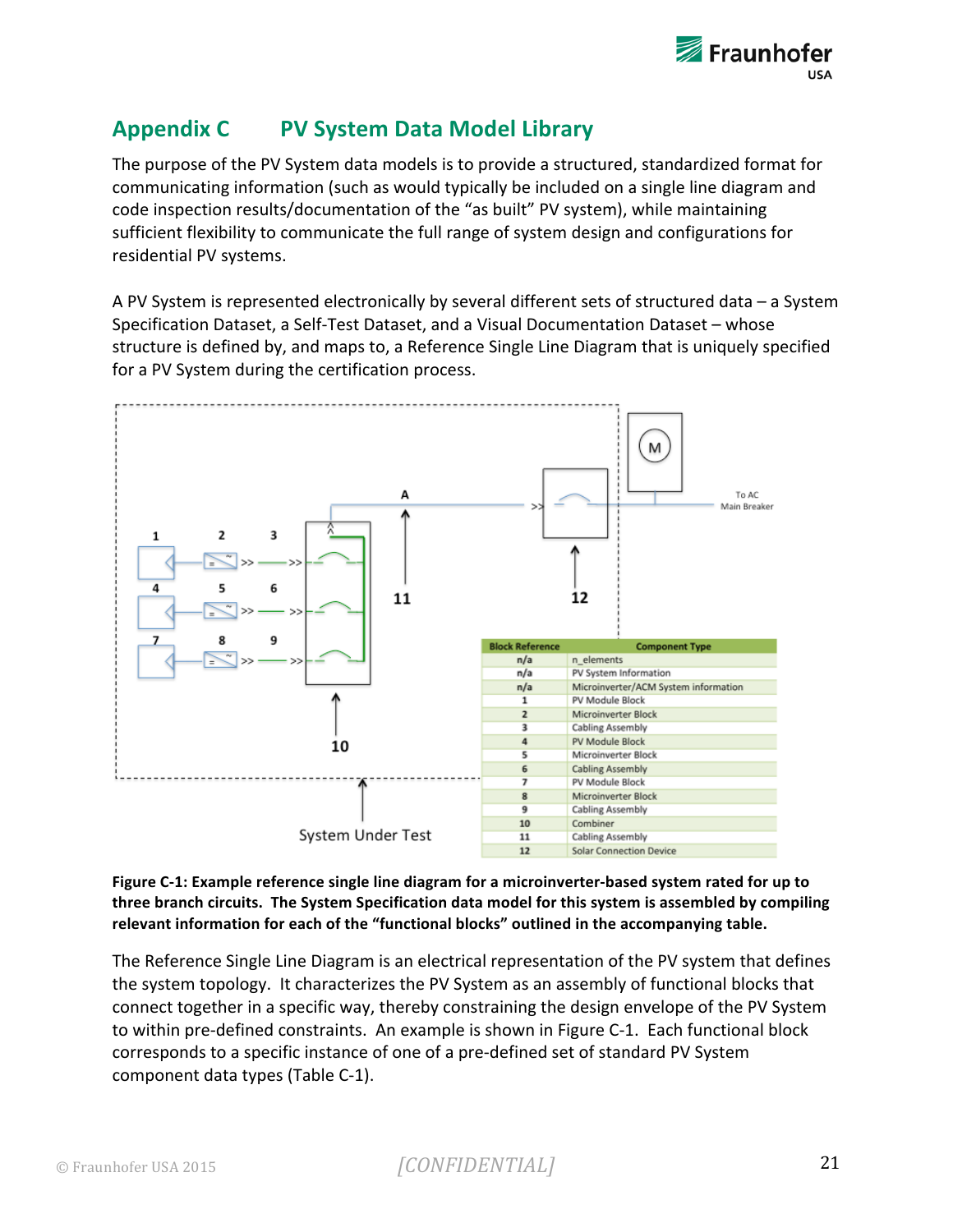| <b>PV Component Name</b>                            | <b>Description</b>                                                                                        |
|-----------------------------------------------------|-----------------------------------------------------------------------------------------------------------|
| <b>PV System Information</b>                        | Overview information about the PV System                                                                  |
| <b>Microinverter System</b><br><b>Information</b>   | System-level information about a MI/AC Module (ACM) PV System                                             |
| <b>String Inverter System</b><br><b>Information</b> | System-level information about a string-inverter PV System                                                |
| <b>PV Module Block</b>                              | Represents a block of one or more PV modules.                                                             |
| <b>Microinverter Block</b>                          | A block of one or more microinverters in a branch circuit                                                 |
| Inverter                                            | A string inverter                                                                                         |
| <b>Converter Block</b>                              | A block of one or more dc-dc power converters. <sup>16</sup>                                              |
| <b>Cabling Assembly</b>                             | A cable or wiring system, including cable management, that is field<br>installed as a discrete component. |
| <b>Production Meter</b>                             | A PV production meter that is field-installed as a discrete component                                     |
| <b>Disconnect</b>                                   | A disconnect that is field-installed as a discrete component                                              |
| <b>Solar Connection Device</b>                      | A Plug & Play-compatible premises-side solar connection device. <sup>17</sup>                             |
| <b>Main Service Panel</b>                           | A "stub" for a main service panel specification. <sup>17</sup>                                            |

#### Table C-1: Standardized PV Component Library data types

Each PV System component data type then has three associated data schemas:

- Component Specification data schema defines "datasheet" type information for each instance of the PV Component in question.
	- $\circ$  *Example:* For a "PV Module Block" component type (#1, #4, and #7 in the Reference Single Line Diagram) would include information such as Manufacturer, Model, Isc, Imp, etc;
- **E** Component Self-Test data schema defines the specific set of self-tests required for each instance of the PV component.
	- $\circ$  *Example:* Required self-tests for each of the "Microinverter block" component types (#2, #5, and #8 in the Reference Single Line Diagram) include:
		- Does the number of microinverters detected in the branch circuit match the permitting submittal?
		- Is the overcurrent protection on the branch circuit sufficient for the maximum current?
- Component Visual Inspection Report data schema defines the specific visual documentation requirements for the PV Component.

 $16$  "DC-DC Power Converter" includes multiple types of devices that process power from a PV module or group of PV modules - including DC optimizers, module-level shutdown devices, and Class 2 power supplies. <sup>17</sup> Because the Solar Connection Device and Main Service Panel are both premises-side devices that may be installed and sold separately from a PV System, these represent placeholders for the actual data payload, which resides in a dataset that is separately specified and communicated.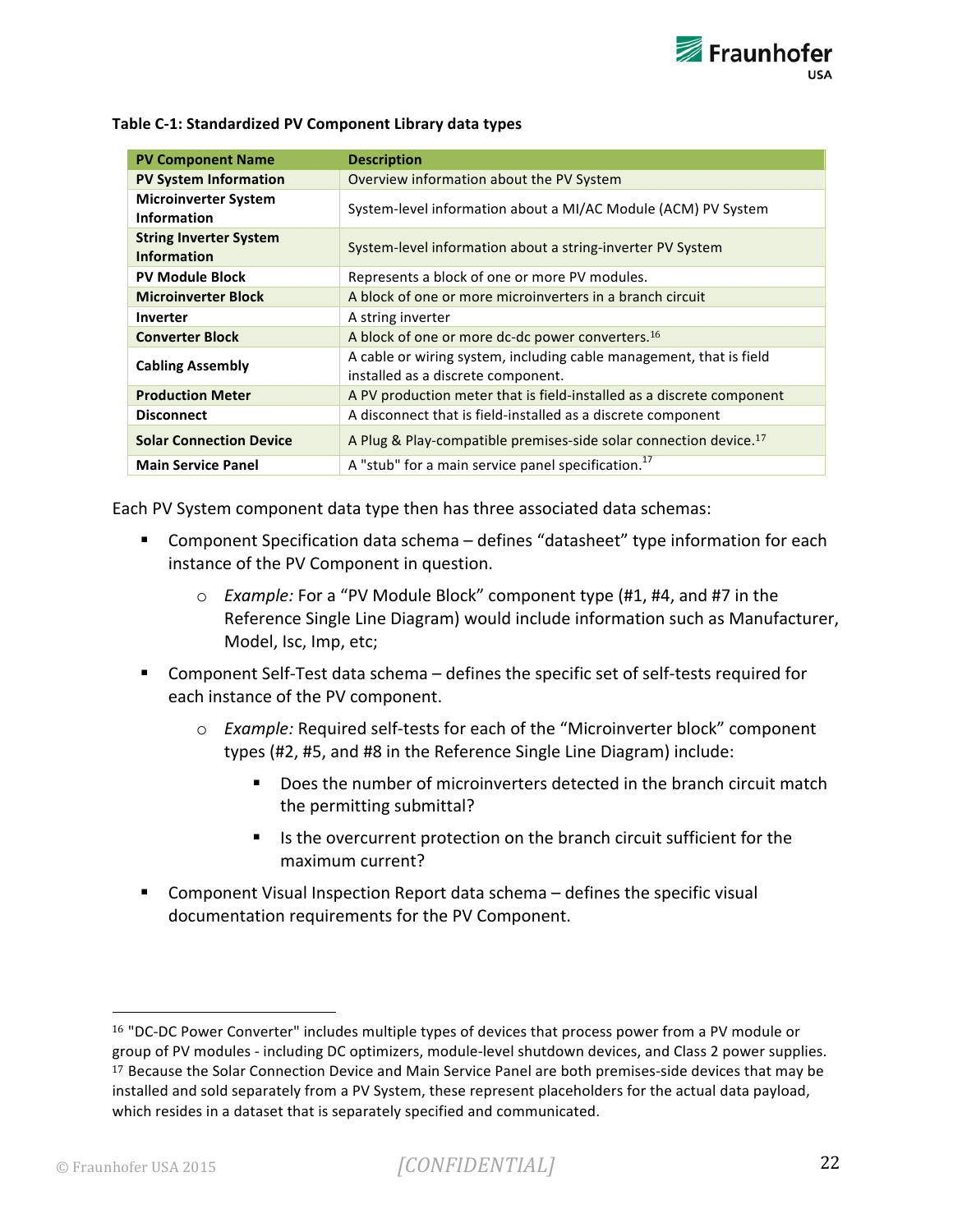

o *Example:* For cabling assembly component types (#3, #6, #9, and # 11), photos would be required demonstrating continuous conduit runs installed in a workmanlike manner.

# **Appendix D Master Inspection Checklist**

A snapshot of the Master Inspection Checklist is shown below. A certified Plug & Play PV System is required to have the ability to verify that each *instance* of a sub-system defined in the "Sub-System" column satisfies the requirement shown in the "Description" column.

| Sub-System       | <b>Description</b>                                                                                                                                                     | Reference(s)                       |
|------------------|------------------------------------------------------------------------------------------------------------------------------------------------------------------------|------------------------------------|
| <b>PV System</b> | Total number of PV modules match the approved plans                                                                                                                    | P&P Standard                       |
| PV System        | Total number of power converters match the approved plans                                                                                                              | P&P Standard                       |
| PV System        | Systems with DC voltage > 80V, shall incorporate listed Arc Fault detection                                                                                            | 690.11                             |
| <b>PV System</b> | Systems with DC voltage > 80V, shall incorporate an annunciator to identify if an arc<br>fault has occurred                                                            | 690.11                             |
| PV System        | With the exception of AC module systems, ungrounded conductors shall be<br>protected by a listed ground fault detector                                                 | 690.5, 690.6,<br>690.35            |
| PV System        | GFCI, if required, properly isolates the faulted circuit                                                                                                               | 690.5, 690.6,<br>690.35            |
| PV System        | System is equipped with an approved rapid shutdown device                                                                                                              | 690.12                             |
| PV System        | Total system power rating matches the approved plans                                                                                                                   | P&P Standard                       |
| PV System        | Site layout drawings match the approved plans                                                                                                                          | P&P Standard                       |
| PV System        | DC voltage <80V during installation                                                                                                                                    | P&P Standard                       |
| PV System        | PV System has an approved AC disconnecting means. For microinverter/AC-module<br>systems, disconnecting means is in a readily accessible location outside the building | 690.15                             |
|                  | PV System includes a means to disconnect all ungrounded DC conductors from all                                                                                         | 690.15, 690.17,                    |
| <b>PV System</b> | other conductors in a readily accessible location, outside the building                                                                                                | 690.54, 690.13                     |
| PV System        | Grounded two-wire DC systems have one conductor grounded or impedance<br>grounded; Grounded bipolar systems have the reference (center tap) conductor<br>grounded      | 690.41                             |
| PV System        | DC circuit grounding conductor connects at a single point to grounding electrode<br>conductor through accepted means of bonding                                        | 690.42                             |
| PV System        | Equipment ground conductor connects at a single point to grounding electrode<br>conductor through accepted means of bonding                                            | 690.43(B)                          |
| <b>PV System</b> | Grounded conductor in grounded DC systems has continuous connection to<br>grounding electrode conductor                                                                | 690.49,<br>690.31(J)               |
| <b>PV System</b> | Equipment grounding conductors have continuous connection to grounding<br>electrode conductor                                                                          | 690.48                             |
| <b>PV System</b> | SCD Specifications identified/verified per P&P Data Model                                                                                                              | P&P Standard                       |
| PV System        | Solar Connection Device installed by qualified installer                                                                                                               | P&P Standard                       |
| PV System        | # of DC Strings matches plans                                                                                                                                          | P&P Standard                       |
| PV System        | # of AC branch circuits matches plans                                                                                                                                  | P&P Standard                       |
| PV System        | # of paralleled AC sources per branch circuit matches plans                                                                                                            | P&P Standard                       |
| PV System        | # of series connected DC sources per circuit matches plans                                                                                                             | P&P Standard                       |
| PV System        | Total system power rating is less than applicable P&P limits                                                                                                           | P&P Standard                       |
| PV Module        | PV Modules are Listed to UL1703                                                                                                                                        | 690.4(B)                           |
| PV Module        | PV Modules are labeled in accordance with NEC 690.51                                                                                                                   | 690.51                             |
| PV Module        | Module manufacturer and model # match the approved plans                                                                                                               | P&P Standard                       |
| PV Module        | Panel OCV is within specification (tbd - does this belong here?, >2V, < 1.25 x OCV)                                                                                    | P&P Standard                       |
| PV Module        | Modules are mounted in compliance with manufacturer specifications                                                                                                     | Oregon, Wisc,<br><b>IREC, EERE</b> |
| PV Module        | Roof penetrations are secure and weather tight                                                                                                                         | EERE, Santa                        |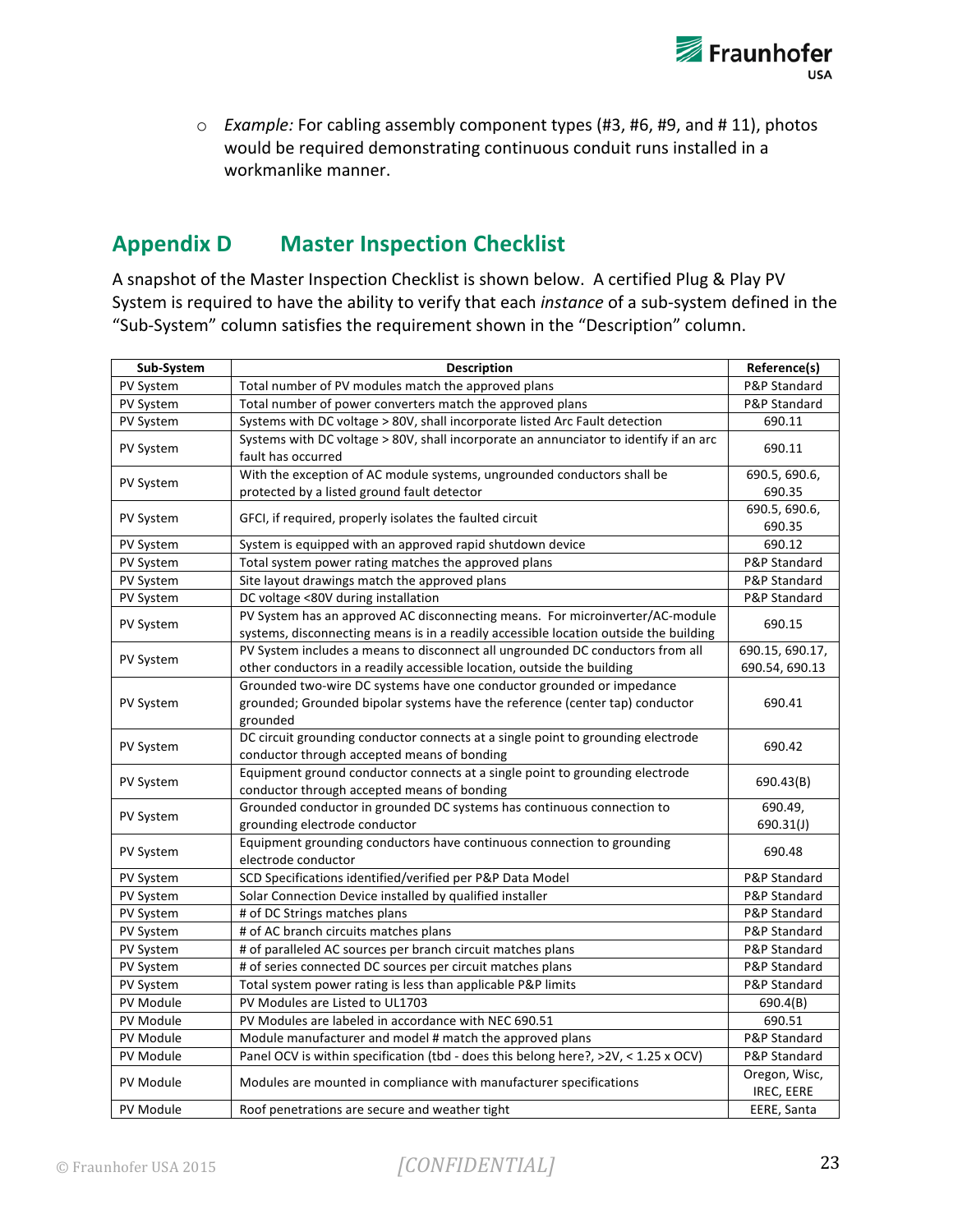|                         |                                                                                     | Clara, IREC     |
|-------------------------|-------------------------------------------------------------------------------------|-----------------|
| PV Module               | PV Modules are protected by over current protection device per 690.9                | 690.9           |
| PV Module               | PV Module specifications identified per P&P Data Model                              | P&P Standard    |
|                         | All electrical connections between discrete (non-factory assembled) components      |                 |
| Connections             | use connectors listed to UL6703. Connectors are guarded (690.33(C)), polarized      | 690.33          |
|                         | (690.33(B)), Have FMLB Grounding member 690.33(D))                                  |                 |
|                         | If not rated for interrupting current, module connectors are labeled with ""Do Not  |                 |
| Connections             | Disconnect Under Load" or "Not for Current Interrupting."                           | 690.33(E)       |
|                         | Current Rating of Connector is sufficient to handle max current of the connected    |                 |
| Connections             | circuit as defined by 690.8                                                         | 690.33(A)-(E)   |
|                         | Voltage Rating of Connector is sufficient to handle max voltage of the connected    |                 |
| Connections             | circuit as defined by 690.7                                                         | 690.33(A)-(E)   |
|                         |                                                                                     | $110.3(B)$ ,    |
| Connections             | Connections are properly terminated and weather tight                               | 110.12(A)       |
| Connections             | Connections are fully and properly engaged                                          | 110.3(B), 112   |
| Connections             | Connector Specifications identified per P&P Data Model                              | P&P Standard    |
| Converter               | Converter manufacturer and model # is in accordance with plans                      | 690.4, 690.13   |
| Converter               | Converter is Listed to UL1741                                                       | 690.4, 690.13   |
|                         |                                                                                     | 690.13, 690.53, |
| Converter               | Converter is labeled in accordance with 690.13, 690.53, 690.56                      | 690.56          |
| Converter               | Max current per input circuit is less than <1.25 max input rating per string input  | 690.8           |
| Converter               | Max combined current of paralleled sources is <1.25X max input rating of converter  | 690.8           |
| Converter               | Input Voltage rating is sufficient for the maximum DC voltage per 690.7             | 690.7           |
|                         | Inverters have an approved means to disconnect from ungrounded conductors of all    |                 |
| Converter               | sources, within or in sight of inverter.                                            | 690.13, 690.15  |
| Converter               | AC output voltage is 240VAC split phase                                             | P&P Standard    |
| Converter               | Converter input & output is protected by over current protection device per 690.9   | 690.9           |
| Converter               | Converter specifications identified per P&P Data Model                              | P&P Standard    |
|                         | Conductor ampacity is sufficient for the max current of the connected source(s) per |                 |
| <b>Cabling Assembly</b> | 690.8                                                                               | 690.8           |
| <b>Cabling Assembly</b> | Conductor voltage rating is sufficient for the connected source(s) per 690.7        | 690.7           |
| <b>Cabling Assembly</b> | Conductors are protected by over current protection device per 690.9                | 690.9           |
|                         | System is wired in accordance with NEC-approved wiring methods (e.g., 690.33,       | 690.33, 300,    |
| <b>Cabling Assembly</b> | Chapter 3 / Article 300(                                                            | 110.8           |
|                         | Conductors are color coded in accordance with industry convention, Conductors of    |                 |
| <b>Cabling Assembly</b> | various PV source & output circuits grouped, identified                             | 690.31(B)       |
| <b>Cabling Assembly</b> | Conductors are listed and specified for the application                             | 690.31          |
| <b>Cabling Assembly</b> | Conductors are undamaged                                                            | 110.12(B)       |
|                         | Conductor bend radius is within specification, sufficient clearance around          |                 |
| <b>Cabling Assembly</b> | connectors                                                                          | 336.24, IREC    |
|                         | Wiring is installed in a neat & workmanlike manner;                                 |                 |
| <b>Cabling Assembly</b> | Conductor follows the surface of the building                                       | 110.12, IREC    |
| <b>Cabling Assembly</b> | Cable or Raceway is adequately supported at 6' intervals (10 ft?)                   | 334.30          |
| <b>Cabling Assembly</b> | Raceways terminated by adequate fittings or other means                             | 300.12          |
| <b>Cabling Assembly</b> | Raceways are mechanically continiuous                                               | 300.12          |
| <b>Cabling Assembly</b> | Raceway is properly sized for conductors                                            | 300.17          |
|                         | PV Source & Output circuits in readily accessible location are suitably guarded     | 690.31(A),      |
| <b>Cabling Assembly</b> | 150+VDC in an accessible location                                                   | 690.7(D)        |
|                         | Cable protected from physical damage by approved means:                             |                 |
| <b>Cabling Assembly</b> | protected from touching roof or other abrasive surfaces exposing them to physical   | 334.12, IREC    |
|                         | damage.                                                                             |                 |
|                         | PV Source & Output circuit conductors routed in a raceway that does not include     |                 |
| <b>Cabling Assembly</b> | conductors from other systems                                                       | 690.31(B)       |
| <b>Cabling Assembly</b> | Equip ground conductor routed in the same raceway as other conductors               | 690.43, IREC    |
|                         |                                                                                     | 690.45, 690.46, |
| <b>Cabling Assembly</b> | Equipment Ground is suitably sized and specified                                    | $250.120(c)$ ,  |
|                         |                                                                                     | EERE, 250.120,  |

Fraunhofer<br>
<sub>USA</sub>